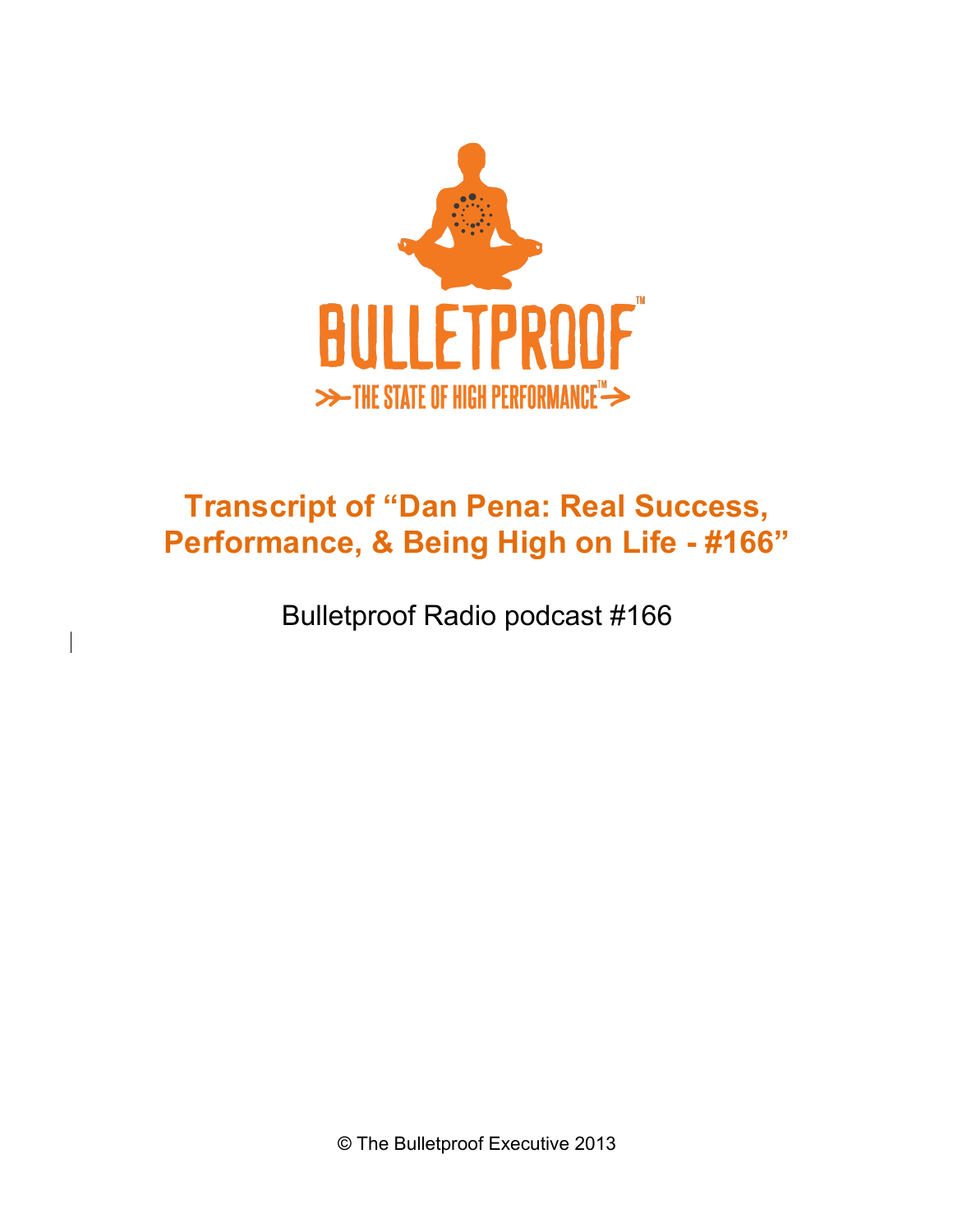

#### Warning and Disclaimer

The statements in this report have not been evaluated by the FDA (U.S. Food & Drug Administration).

Information provided here and products sold on bulletproofexec.com and/or upgradedself.com and/or betterbabybook.com are not intended to diagnose, treat, cure, or prevent any disease.

The information provided by these sites and/or by this report is not a substitute for a face-to-face consultation with your physician, and should not be construed as medical advice of any sort. It is a list of resources for further self-research and work with your physician.

We certify that at least one statement on the above-mentioned web sites and/or in this report is wrong. By using any of this information, or reading it, you are accepting responsibility for your own health and health decisions and expressly release The Bulletproof Executive and its employees, partners, and vendors from from any and all liability whatsoever, including that arising from negligence.

Do not run with scissors. Hot drinks may be hot and burn you.

# If you do not agree to the above conditions, please do not read further and delete this document.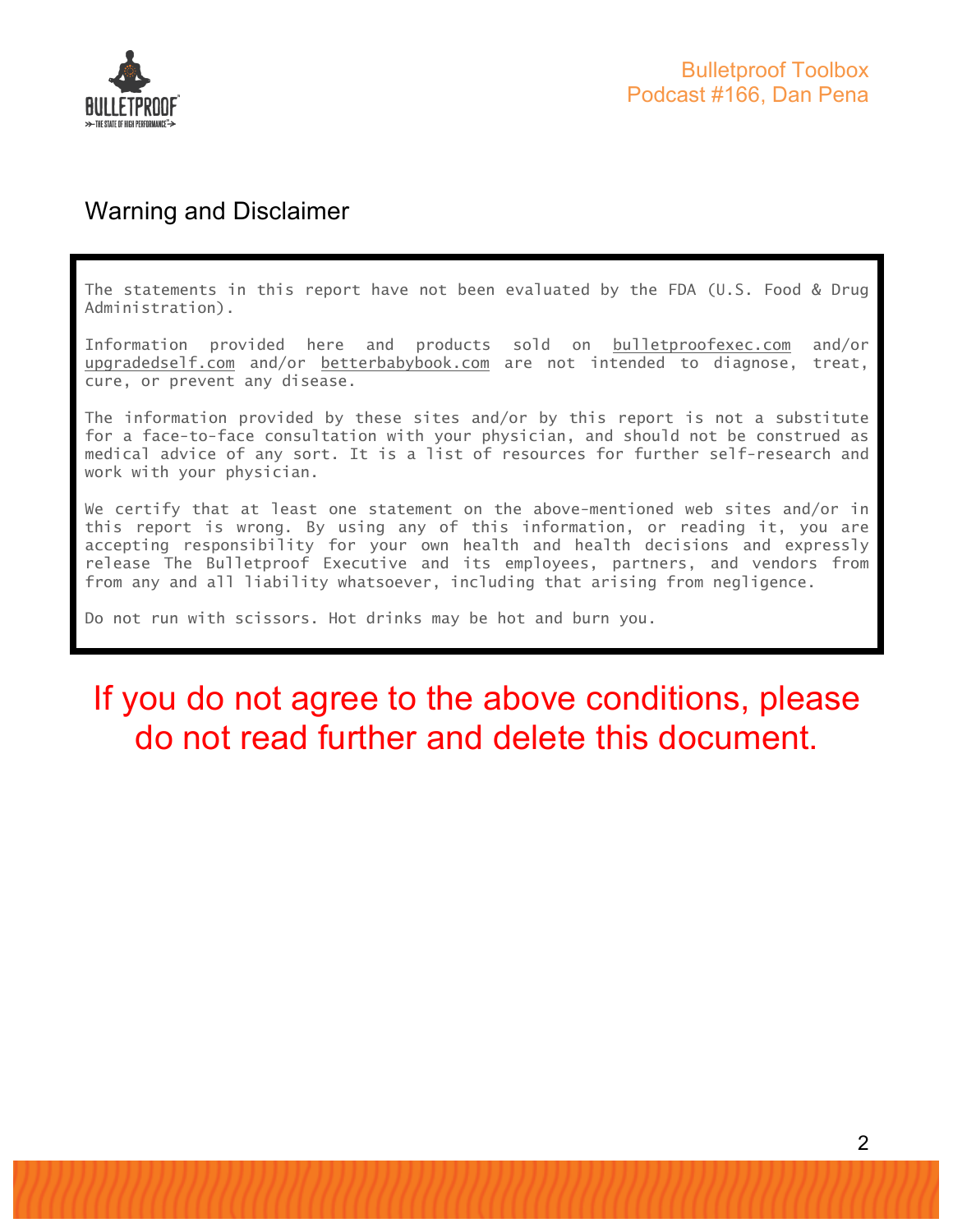

Dave: Today's cool fact of the day is ....

Recording: Bulletproof Radio.

Dave: Hey, this is Dave Asprey with Bulletproof Radio. Today's cool fact of the day is that the flu virus can survive outside your body for about 48 hours normally, but on a piece of currency, it can last for up to 10 days.

> Today's guest is Dan Pena. Dan has been chairman of a lot of companies and a lot of industries, has raised billions of dollars in venture capital, and been a very successful business guy for multiple decades. He's also the author of a book with a great title, called "Your First Hundred Million", which almost sounds over the top. You also, Dan, run the Quantum Leap Advantage podcast.

- Dan Pena: Correct.
- Dave: If I had to think of words to describe you, over-the-top might be the right word.

Would you agree with that?

- Dan Pena: Eccentric. Over the top. A little bit outrageous. Yeah, those all work.
- Dave: Those all work? What's something about you that not a lot of people know?
- Dan Pena: Well, since we're filming here in Pasadena, even though I tell people, but not too many people are listening, I'm from about 10, 12 miles from here in East L.A. From the barrio. When we came from the airport driving here a few nights ago, my driver, who I use when I'm here in Los Angeles, said, "Are we going to go by the old place, boss?"

I said, and his name happened to be Dave, "Dave," I said, "No, my kids aren't with me, so we're not going to make a spectacle." because whenever I come with my children, and they know we turn left on the Bakersfield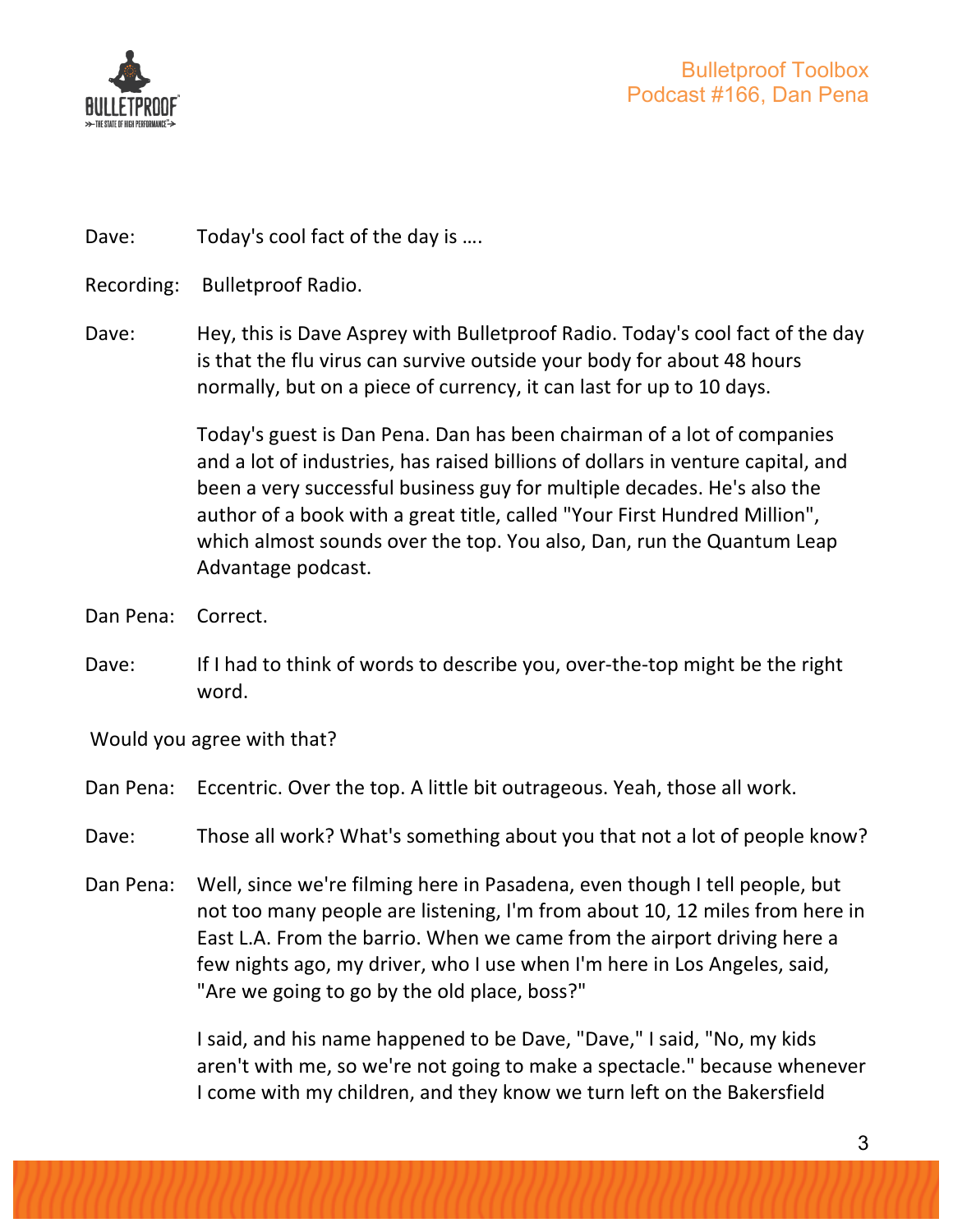

Freeway coming just past Chavez Ravine to go left, they know we're going to go by my old house. Of course my kids are up to here with looking at my old house, where I was raised as an adolescent, but not many people know that. It's nostalgic being this close to my old house. So most people don't know that.

The other thing that maybe perhaps most people don't realize that I've been in to, and we were just discussing it before we started filming, health and fitness for over forty years. They didn't call it biohacking then, they called it health, fitness, etc. Fitness science, etc. I got serious about my health about 1974, and in preparation for the first 50-mile marathon that I ran, and got more serious about it the second 50-mile marathon that I ran. I got even more serious about it when I ran my first 100 ... I only ran one 100-mile marathon, and the first time I ran 1,000 miles in month. So I've been into health, seriously, for a long, long time. It's been enjoyable to spend time with the kids here, and I call all of you kids because I'm old enough to be your father, not your grandfather. When these kids talk about some of the things they've experienced, I say, "Yeah, I experienced that in '77." You look at me like, "'77?" It's almost like I said 1877. It's been enjoyable. 

One thing that is really remarkable to me, and I hadn't really given it any thought, and I'll be 70 on my next birthday, is that according to what I've listened to, I've been in the flow, or in the zone, almost all my life. Literally.

- Dave: Explain your success.
- Dan Pena: Again, I hadn't thought of it that way, and that's why I'm grateful to you for having this because the things that I've taken for granted ... In the late '60's, when I performed my first high-performance act, I always said "I'm high on life". For my age, that meant you were loaded.

I wasn't; I skipped drugs. Now I realize I had been high on life. I didn't understand how high I really was, until I've listened to some of your great speakers about being in the flow and in the zone. I've done some pretty remarkable things that, looking back in hindsight, I just took them as matter of fact. As you well know, being a high-performance guy yourself for a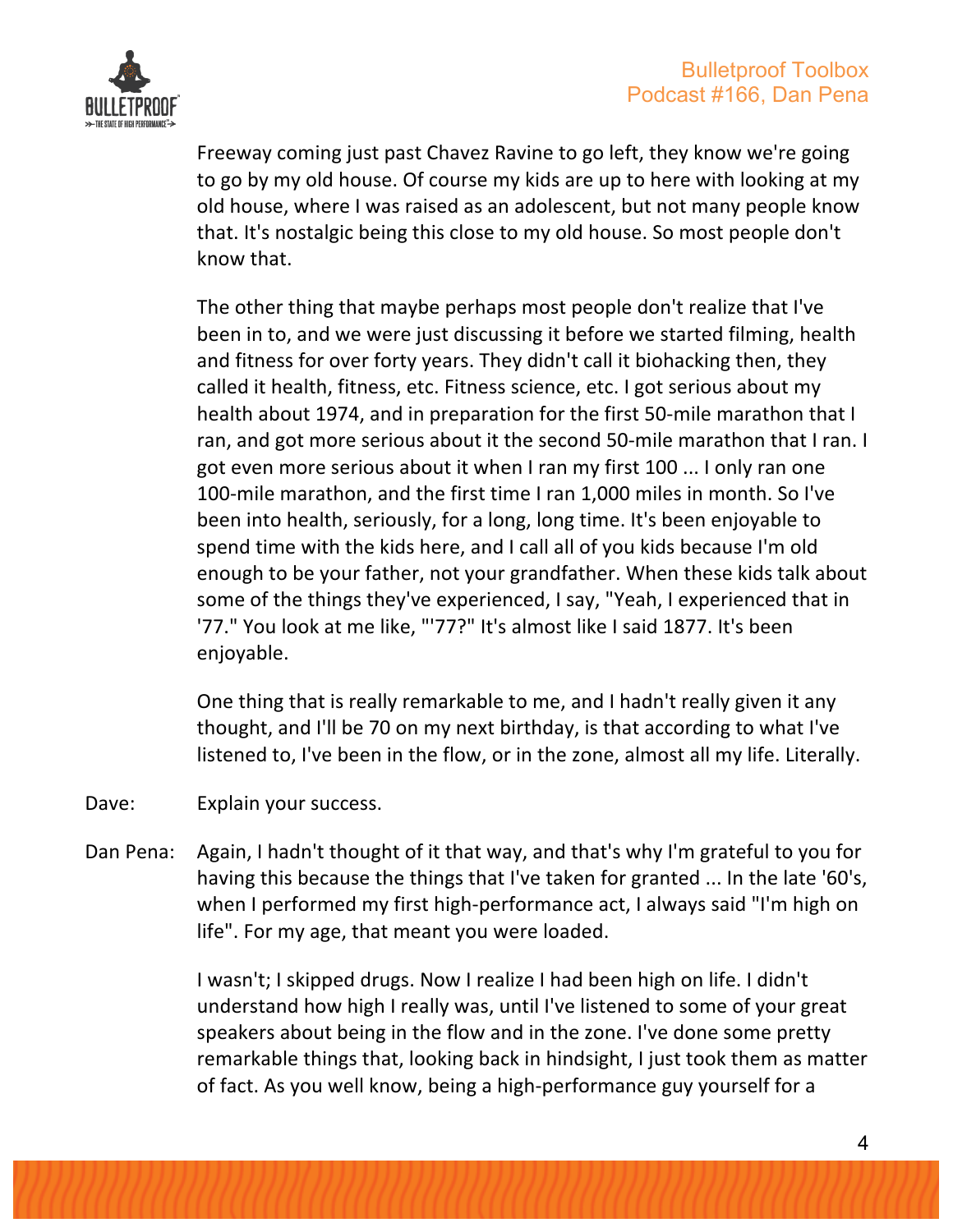

number of years, when you're used to setting the bar high, it becomes second nature to you. It just does. You do extraordinary things. For the few kids, not few, maybe 60 ... 50 or 60 kids that I've talked to since I've been here, when I tell them about ... Most of them are the age of my children, that are 32, 31 boys, and I have a 28 year old daughter, I've set the bar for them very, very high. These kids say it must be tough being your child, and of course my kids have been telling me this all their lives. I see your kids, those must be your kids running around.

- Dave: Yep.
- Dan Pena: Yeah, and I think it's your son in there taking notes. He's wearing glasses, right?
- Dave: That's actually Joseph. He wrote an essay. He's eleven. Unsolicited, had the composure to write two pages asking to please come to the Bulletproof Conference, so I gave him a pass, along with his parents.
- Dan Pena: Oh.
- Dave: My son was 5 year old beating all the adults at the memory game.
- Dan Pena: Oh! That's okay. But I mean, it's remarkable that then kids will, you know ... I wish there was something like this when my kids were that small for them to get in the habit. So, I've been in the flow. I've been in the zone. I've accomplished a lot of things.

The most remarkable thing from the last 21 years, since I've been a highperformance coach and QLA, Quantum Leap Advantage methodology I formulated when I started doing this in 1993, is that I've been able to create with guys and gals in the last 21 years over \$50 billion in equity and value for them. Not for me. For them. I've gotten off on that more than my own claim to fame, which is taking eight hundred bucks and turning it into 450 million in eight years. Non-internet. Brick and mortar.

Dave: That's even harder.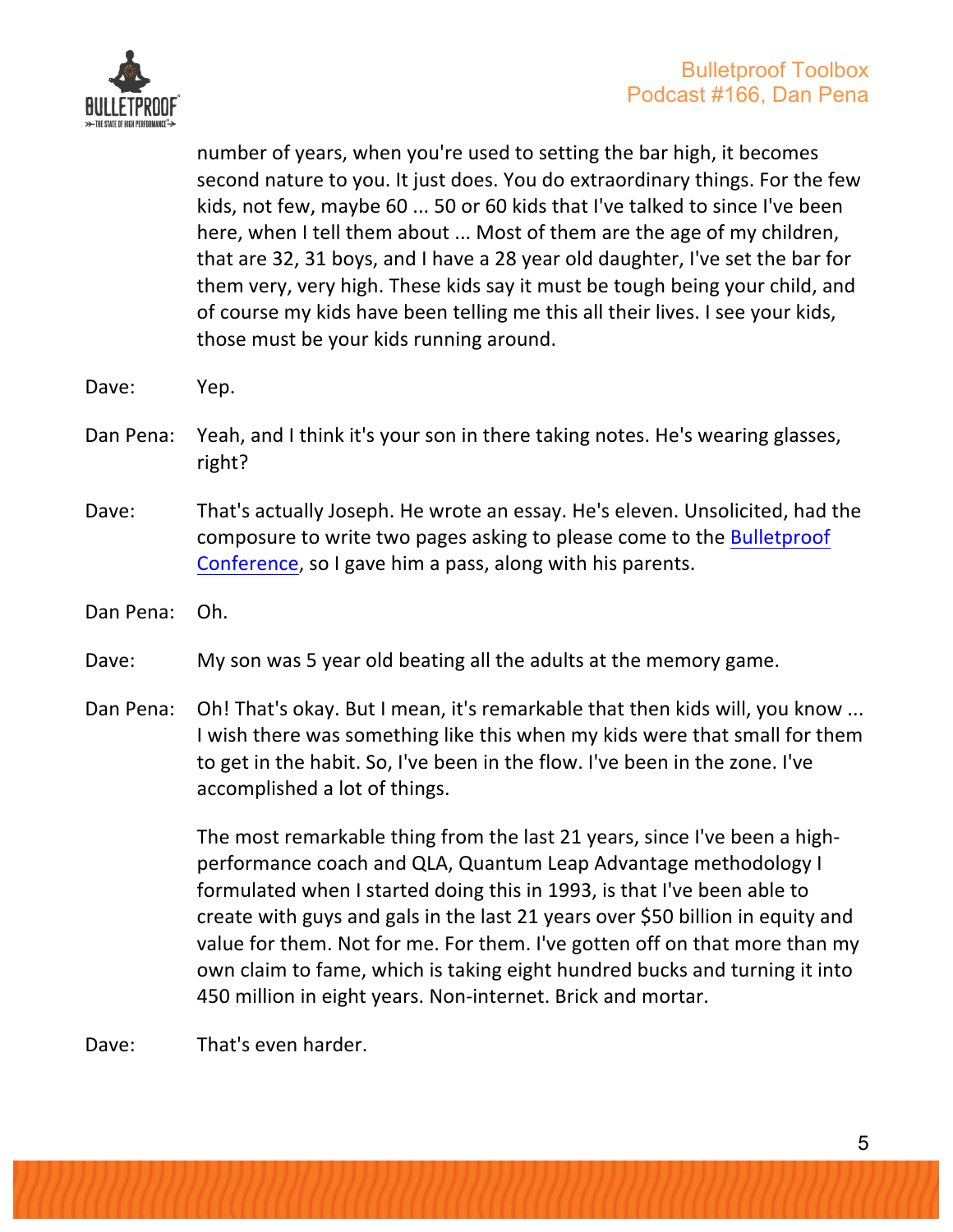



- Dan Pena: I'm still looking for my first big internet hit. I mean, I really get off on that, because the knowledge that I have gained through my mentors, I've been able to translate and memorialize, and pass on to tens of thousands of kids. There are some things that, most people, that unless they did some real research on my websites and or Wikipedia, which is only about 85% accurate, which some people say, "That's pretty accurate for Wikipedia," I'm not one to point any fingers of indignation, but ... I think those are some things that are pretty remarkable that people may not know about me.
- Dave: You've had these multiple successes, yet you spend a ton of time sharing this knowledge. Steven Kotler, the guy who wrote "The Rise of Superman" and the main first keynote here at the Bulletproof Conference ...
- Dan Pena: Great, great deal.
- Dave: Great guy. I'm assuming you got some time to spend with him.
- Dan Pena: Oh, yeah.
- Dave: Good. Just a gem of a guy. One of the things that helps you enter the flow state is giving back and serving others. I imagine that some of the flow state that you've experienced over the last 20 years, you're helping these entrepreneurs make billions of dollars, and ...
- Dan Pena: Correct.
- Dave: It keeps you focused and sharp.
- Dan Pena: Correct.
- Dave: You don't strike me as a seventy year old guy.
- Dan Pena: Well, I'll be seventy on my next birthday. I don't feel seventy. I don't believe I look seventy. Some people say I dress seventy, but this is me, this is how I dress. I'm not here to stand out amongst everybody else in their jeans and t-shirts, but this is how I dress. Some people would say that that's kind of like a Neanderthal, maybe it is. All I know is, it works. I dressed like this when I was 30. And it's worked for forty years. Or thirty nine years.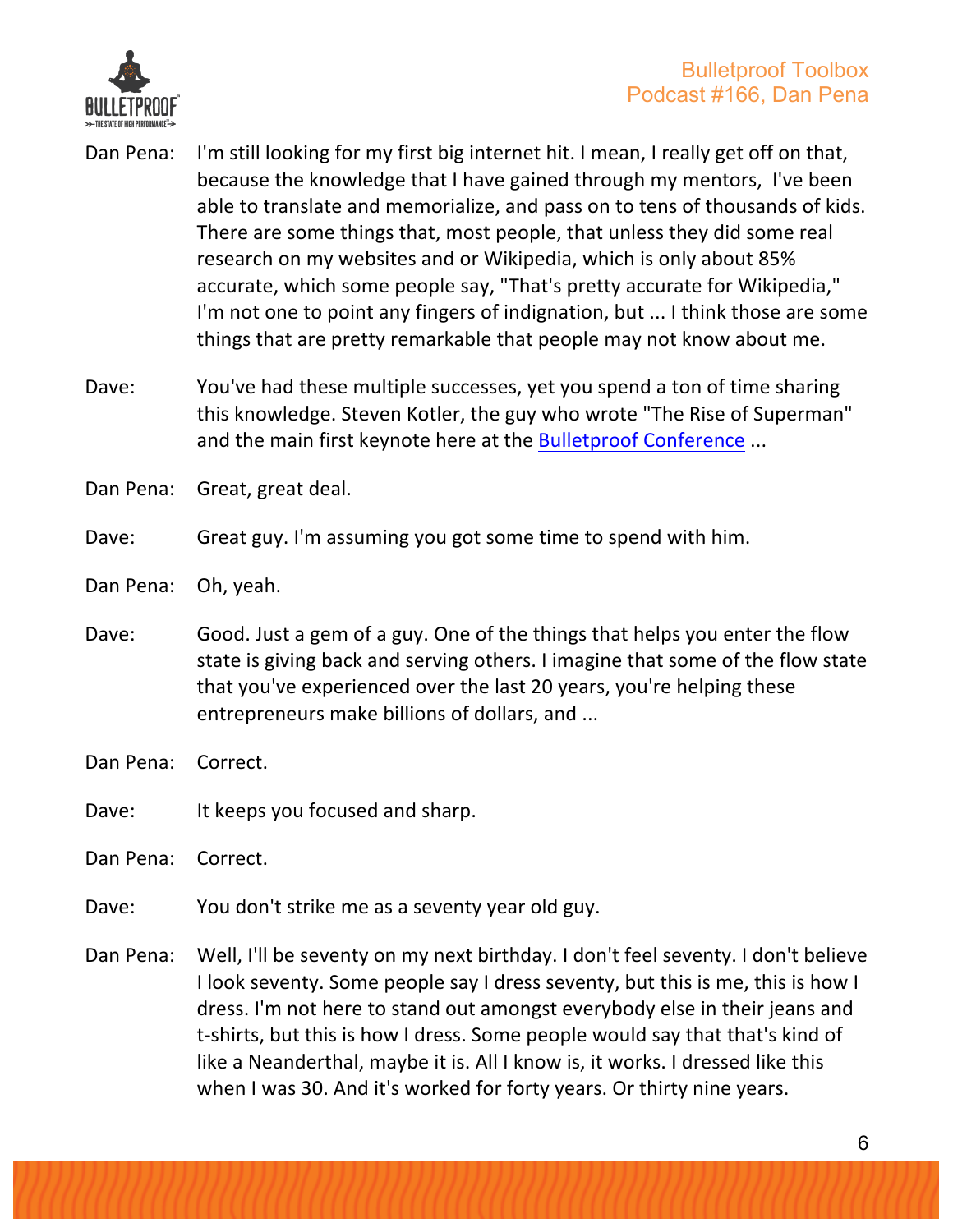

I do give back. I give back about one third of my time pro bono. The other two thirds, I manage my own assets and or look for opportunities. Earlier in my career when I was a young guy like you, my pro bono was very minimal. As I've gotten older and because I get so much enjoyment out of it, which I didn't think I'd do in candor, and my wife is still surprised that I get off on it so much helping the kids. It's made my life very gratifying.

We travel a lot. From here, tomorrow, we're on our way to Rome for three weeks in the Mediterranean sailing around. Then I'll be up to Castle to meet your friend Brian Rose who's going to come to the seminar.

People have asked me, surprisingly enough, "Are you going to treat him any differently than everybody else?" I don't know what he's told anybody, but I told him, "If you come, I'm gonna treat you like everybody else."

- Dave: What do you do at your conferences?
- Dan Pena: Okay, we have fifteen people, roughly. They're eight days. The opening night is business dinner attire where we all sit ... Like an ice breaker, so to speak. The next morning, it starts at seven o'clock with breakfast, and you go eight days. It's basically from seven in the morning 'til roughly 6:30 at night, the whole day. We break for an hour for lunch. We have two fifteen minute breaks during the day. The last night is a graduation night, where it's equivalent of black tie, and kilts. Everybody wears kilts and tuxedos, where we hand out awards and graduation certificates, etc.

We basically take them, very much like the military. We tear them down the first two or three days to their, some people say their bones, some people say their souls, and then we build them up with the characteristics of the high-performance people that I've been privileged to be around.

I've been around a lot of people, and 75% of the high-performance people that I've been privileged to be around all do things about the same, 75%. The last 25% makes everybody different. Steve Jobs was different than Warren Buffett, that 25%. Notwithstanding Steve, I happened to have known Steve, God rest his soul, he didn't go to college ... Three weeks at Oregon State or Oregon, whatever school he went to.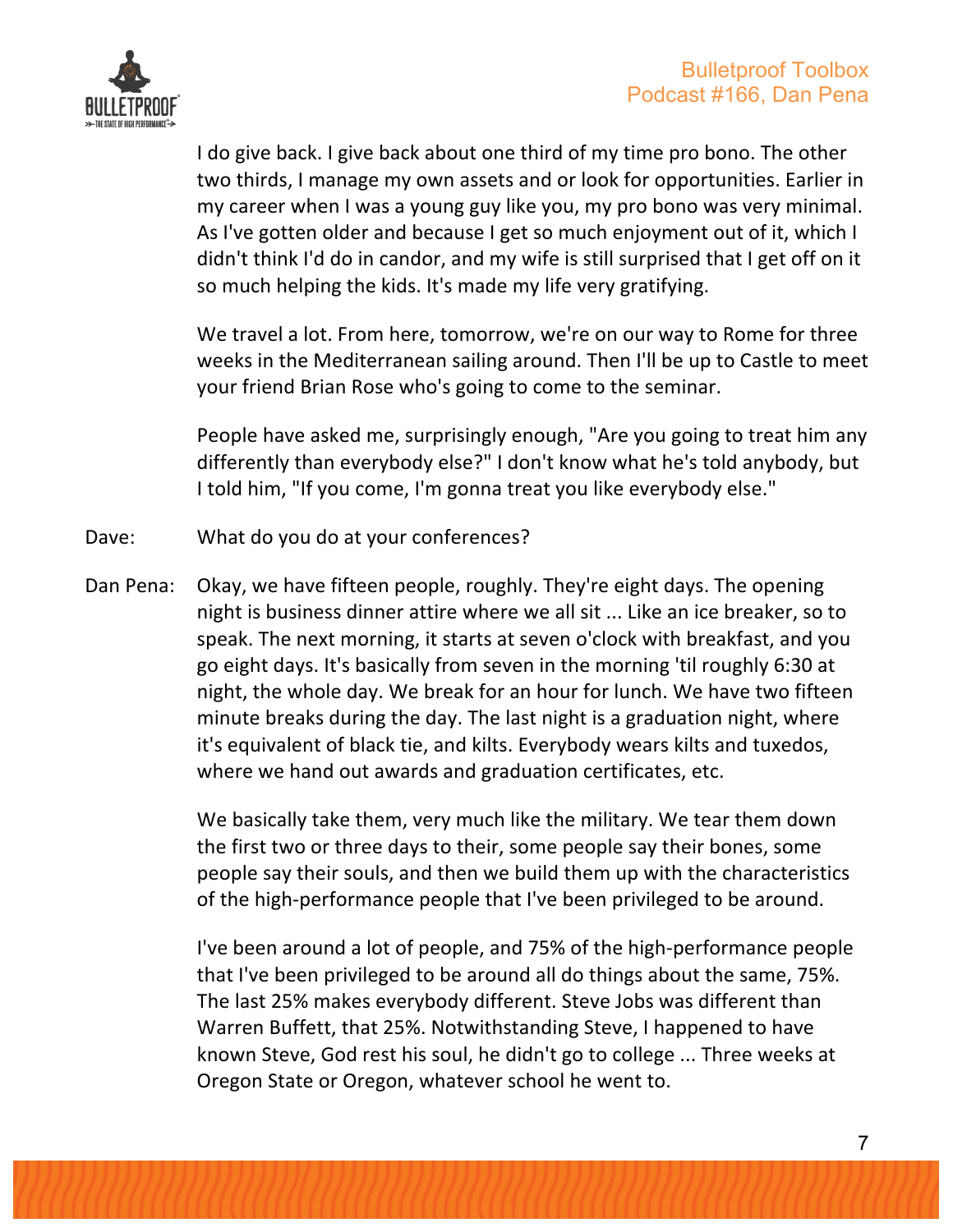

Some guys went to Harvard. Some guys went to Wharton. Some guys have multiple degrees. Some guys have no degrees. We go through the characteristics of what has made these people happy, it's not all about money. It's like I told Brian a few months ago, "If your mother gets sick, and your daughter wants to go to Wharton and pay the money" ... My daughter just graduated from Northwestern Graduate School "and you want to pay the big money, it takes money. If you want to support various orphanages, as my wife and I do, that takes money, not zen."

- Dave: Yep.
- Dan Pena: That's what we teach them, but we've had people lose a hundred pounds, a hundred and fifty pounds. Some people say the Kool-Aid is better for losing weight ... By the way, I know you lost one hundred pounds. Correct?
- Dave: Yep.
- Dan Pena: I lost seventy.
- Dave: Congratulations!
- Dan Pena: Okay. I used to be a big weight lifter. When I turned sixty, nine years ago, I tore both rotator cuffs. Both sides. I tore my long head biceps. I have an artificial shoulder, titanium shoulder. I have a steel hip. My body started to, because I was lifting too heavy, now in hindsight it seems very clear to me, at the time I said, "No, I can still push myself." Well, anyway, that's a whole other story. That's my Type A personality.

I decided to stop lifting heavy weights, go back to medium weights or light weights, and I lost about twenty five pounds of fat and about fifty pounds of muscle.

- Dave: Yeah.
- Dan Pena: I mean, I was like this.
- Dave: Wow.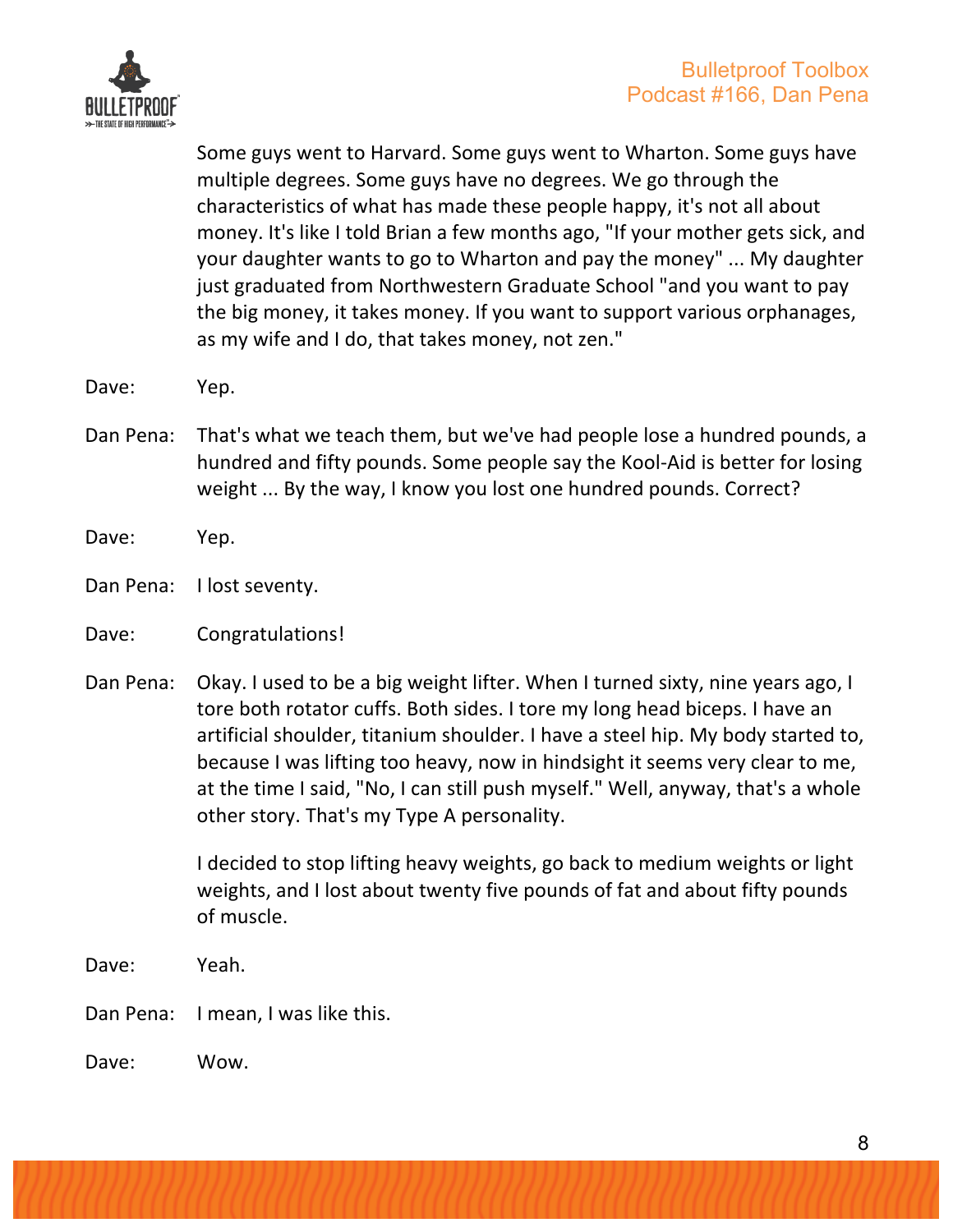

Dan Pena: I was big guy. Two hundred and eighty. I weigh now 210.

Dave: Even at sixty, you were 280.

Dan Pena: I was 280. When I used to walk through the airport, people used to think that I was a sumo wrestler. Yeah, I was a big guy. Only on a six-foot-one frame. If I was as tall as you, I probably could have carried 280 a little better. 

> I decided to get more healthy, and so the last seven or eight years, and I've kept the seventy pounds off. Just as you've kept your weight off. I've been a proponent of healthy living, because the high-performance executives that I know are in good shape.

> There's the odd ... With the greatest respect, Mr. Buffett's not such in great shape. Okay. His partner, Charlie Munger, who's ninety-something, is not in such good shape. Those guys aside, most of the high-performance guys that I know are in pretty good damn shape. They are.

- Dave: Is that just a part of being high-performance? Is taking care of your hardware?
- Dan Pena: Yes, I believe so. We didn't call it that. Okay. Your generation calls it that. We all die trying to live longer.

I didn't understand that until about eight or nine years ago. That's why I admire these kids; they're getting started early. I mean, they have no idea what a benefit this is going to be for them twenty, thirty years from now.

Now, when I talk to some of the kids about twenty, thirty years from now, their eyes roll back in their head. Twenty, thirty ... we're worried about next month! Twenty, thirty years from now. Dave's stuff works, and not just because he lost one hundred pounds and is healthy, but all these people in the audience wouldn't be here if it didn't work.

Dave: Yeah, they've all done a lot of it in order to just take three days out of their life to be here.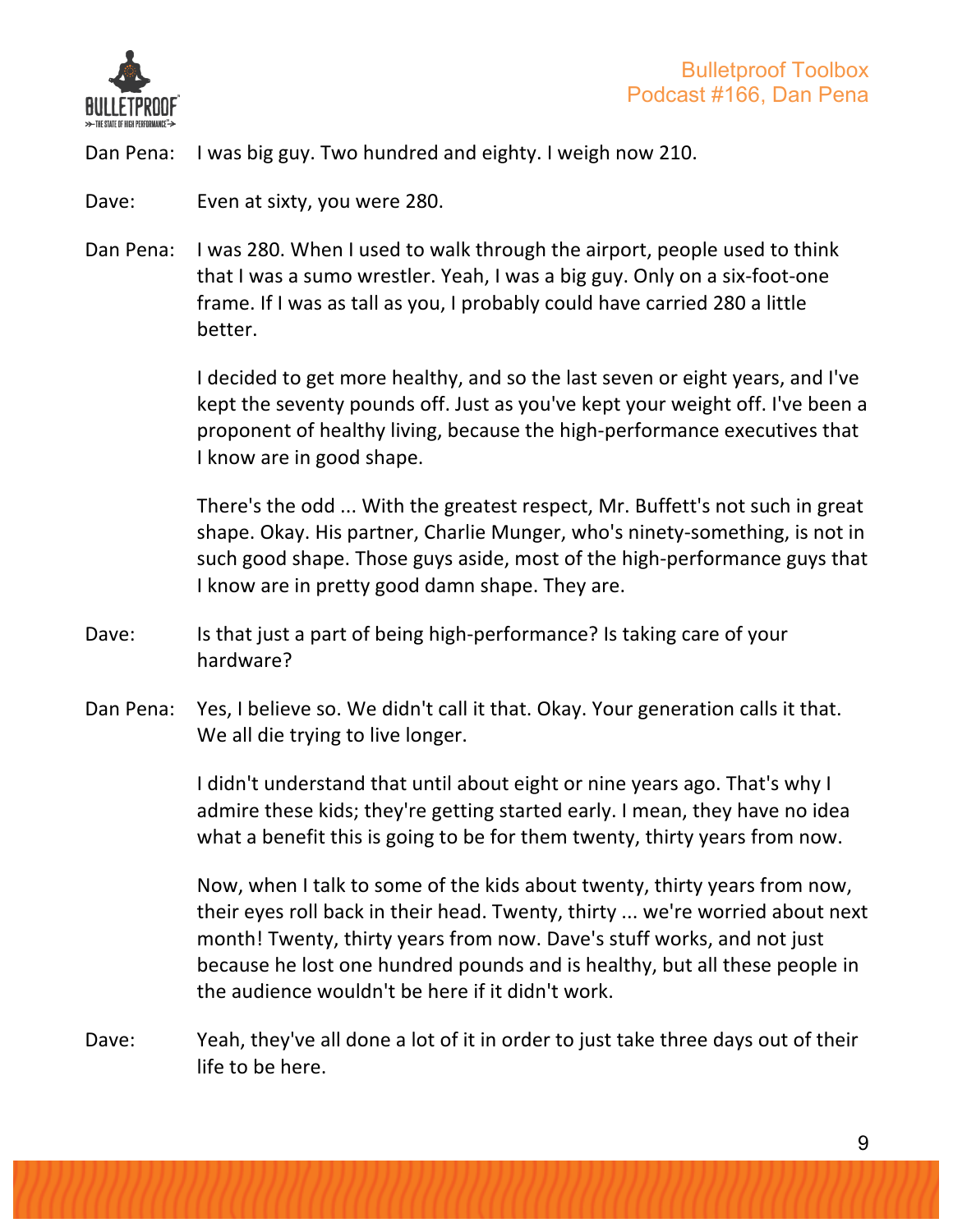

Dan Pena: Absolutely!

- Dave: The thing that actually touches me the most is Joseph, that eleven year old kid, who in his essay, "I wear my BluBlocker glasses at night when I'm doing my homework."
- Dan Pena: Haha! That's great.
- Dave: "I'm eating healthy stuff. I pay more attention in class." If you get this right when you're eleven or when you're twenty ... I didn't get any of this really until I was, my mid-twenties I started realizing there's some serious problems here. But I didn't get the stuff dialed in really until I was about thirty. I'm forty one now. The amount of damage that I incurred, just the amount of stress and pain and the screw in my knee after three surgeries. All that stuff was unnecessary. The money and time that went into just reversing the crap, instead of just not having it in the first place, the younger a person started ...
- Dan Pena: Amen.
- Dave: It's such a gift when they do it. The trick, for me, and one of the things I work on in Bulletproof, how do you show people who aren't sick and aren't old the value of being young and healthy?
- Dan Pena: The benefits.
- Dave: You don't value it until you lose them. Right?
- Dan Pena: I had my knees operated on three times, I've had my elbows operated on three times. I already told you about some of the artificial parts that I have. If I had been smarter in my twenties and thirties, and even forties, I wouldn't have had ... Because most of these, all these operations happened to me in my fifties and sixties. I just, I wore out the parts when they didn't have to be worn out. I hadn't thought about this until I was reading some stuff on you, about money that you called biohack. Well, I spent over a million bucks on me.
- Dave: Good for you.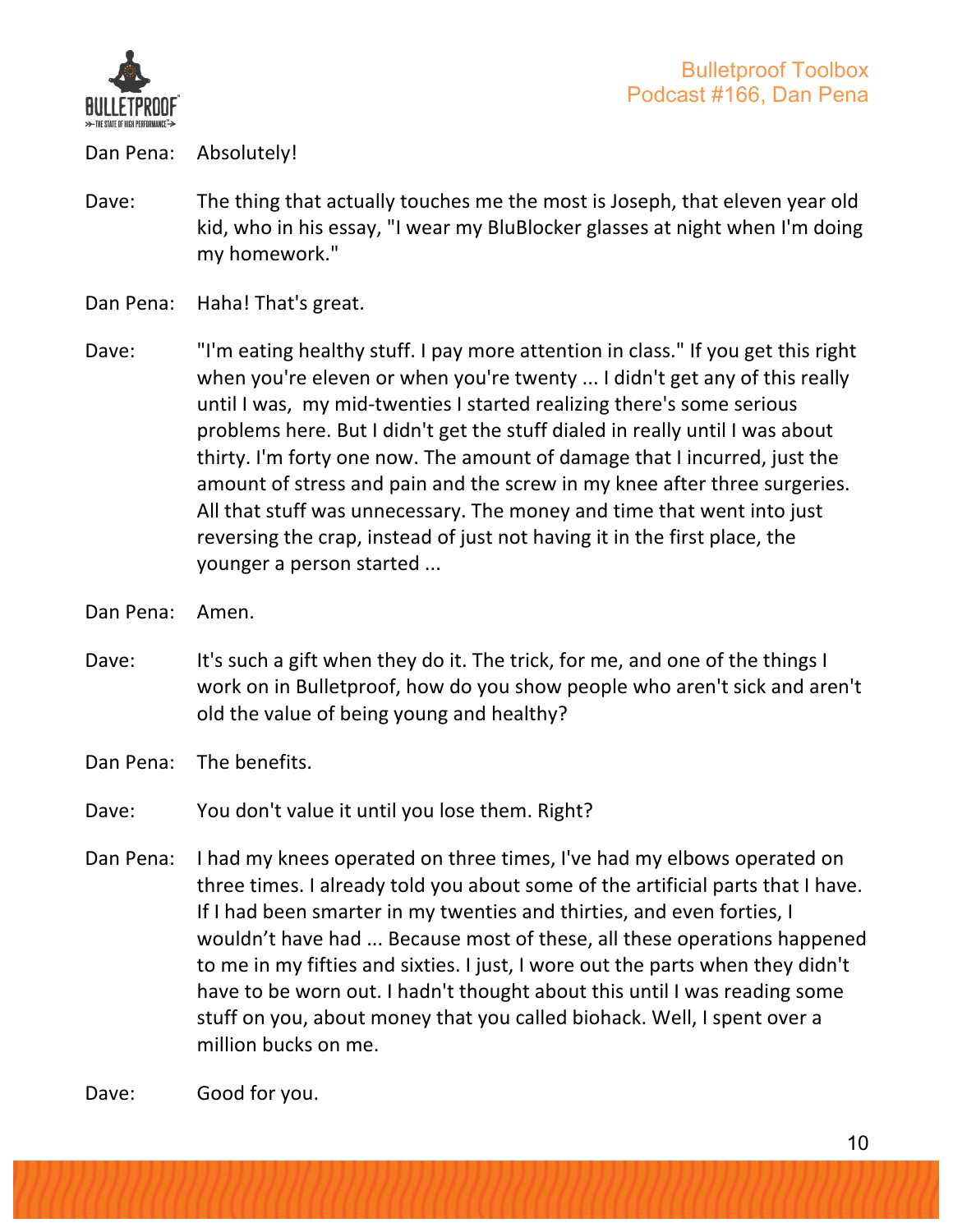

Dan Pena: Yeah, and I went back and did some calculations. I didn't tell my wife.

- I had no idea, because I was going to La Clinique Prairie in Switzerland and Johns Hopkins and Scripps in San Diego and those kind of places since the middle '70's because I was interested in keeping myself as healthy. I must admit the period of six or eight years that I lifted big, heavy weights, I lost focus about staying lean. I thought, I was trying to get up to 300 pounds! I could make it! 280 and three quarters pounds was the heaviest I could get. When I tell people that, they look at me like, "Have you lost your mind, Dan?" It was a good thing at the right time, at that time I thought it was a great idea. It's like, I was listening to the zen guy this afternoon.
- Dave: Dave Kalstein?
- Dan Pena: Yeah, oh no. The guy this morning.
- Dave: This morning?
- Dan Pena: Meditation guy.
- Dave: Oh! Pedram, Pedram Shojai, the Taoist monk.
- Dan Pena: Okay, yeah. I've never meditated. But when we got up and he says bend your knees like this, tuck your butt in. Now ... and I talked to a number of people, I've done this before, I can see through my third eye. Okay?
- Dave: Just naturally you can do that?
- Dan Pena: Naturally. I could feel like he was talking about. The people next to me couldn't feel anything. Okay? Then when it was over, I was still standing like that and the young colleague that I'm here with, Chris, and they said, "Is he all right?"

Me! Am I all right? I can feel it, and I have that ability. Whereas I praise the people that do meditate, I haven't had to do that because I have the ability. I can get within myself in about sixty seconds. I've never had any trouble sleeping. I'm ashamed to say when I was your age, I used to tell people, "I give stress, I don't get stressed."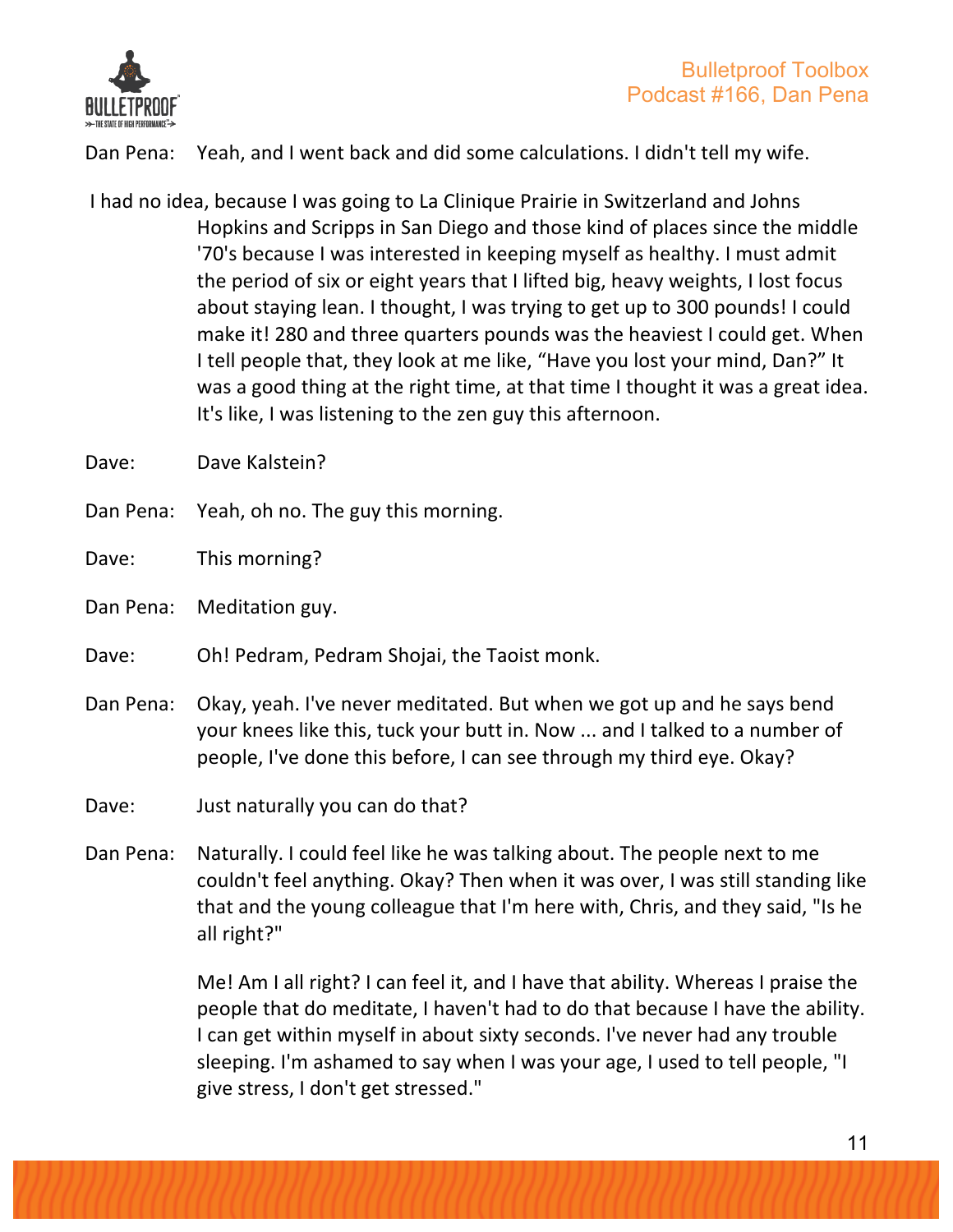

"I give heart attacks, I don't" ... You say a lot of dumb things when you're young, kids, and I'm a classic example of that. Now I realize, because I'm ... I fall asleep between 90 and 180 seconds every night. No matter if the ceiling just caved in on me.

Dave: You got me. It takes me three minutes every night.

- Dan Pena: Okay.
- Dave: Up to three minutes, but you're the first guy I know who can do it faster. That's amazing.
- Dan Pena: I don't worry. I know, I can just imagine having then conferences like this ... It rained this morning. I felt for you. I felt, I said, "Oh, why'd it have to rain on Dave's parade this morning?"
- I've been there! I've shown up in auditoriums as big as that with two people in the audience.
- Dave: You know, they all showed up. We had over 500 people.
- Dan Pena: Well, no, that's great. That's great. I'm glad the sun came out.
- Dave: Yeah.
- Dan Pena: If it was still heaving down rain, I'm sure you would have lost some people.
- Dave: I was doing some biohacking last night to end the drought. I was ...

Dan Pena: Haha! Oh, good. That's great.

Dave: Not really. It's interesting. So you've always had a natural or spiritual connectedness to your body. Some intuition or some senses...

Dan Pena: Correct.

Dave: That maybe most people don't know that they have or just don't have.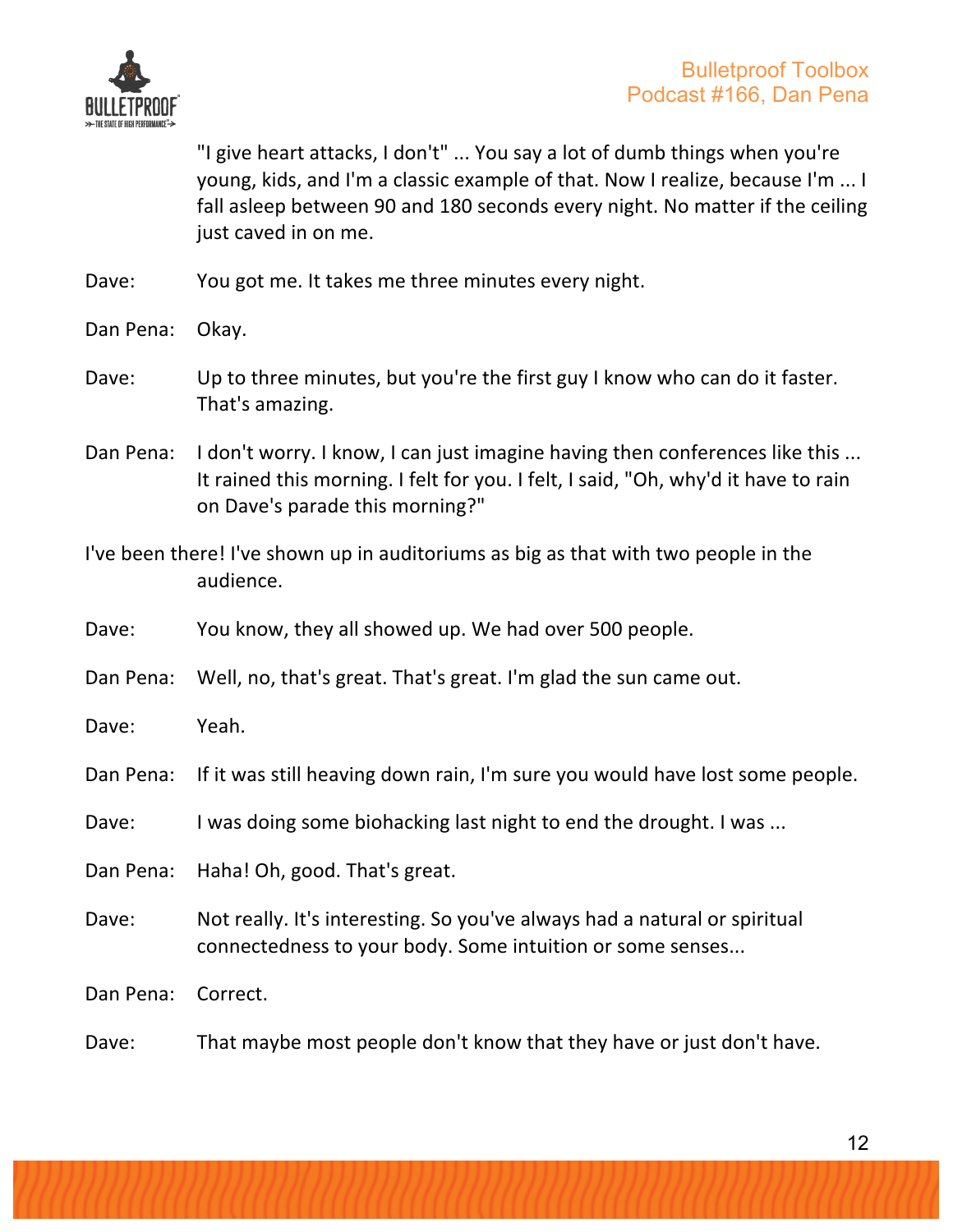



- Dan Pena: Correct. I have a ... I don't do the model anymore because it was too hard on people, but I used to give my seminars for free in the '90's. I used to fill up the Biltmore Hotel in Los Angeles. I used to give them at the L.A.X. I used to get free PBS advertising, and I would put eight hundred or a thousand people ... For free, I used to give the seminars. We tracked the results. The results were okay by industry standards, but were mediocre, because if the people didn't have a pay price to action, nobody followed up.
- Dave: It's true. All right, I've known many people who have retired after very successful careers and they volunteer for free, and no one will listen to them. If they charge \$100 per hour, they're experts, and everyone will listen.
- Dan Pena: Correct.
- Dave: There's something about an exchange there, and some of the most impressive spiritual teachers I know, charge. They do it for that reason. Even if they don't need the money, because when you make a decision to overcome, even a small hurdle, a \$20 hurdle or \$20,000 hurdle, it makes you commit. If you're not committed to a change process,
- Dan Pena: Correct.
- Dave: You don't do it.
- Dan Pena: I agree 100%. What gets measured, gets accomplished. The message for the few people that I've talked to one-on-one, or in little groups, is that we all ... Fear is False Expectations Appearing Real. We all fear accountability, no matter what we say. We all fear accountability, and it's the differentiation between the super high-performance individual, and everybody else.

My most successful corporate mentee is Klaus Kleinfeld; he's currently the CEO and Chairman of Alcoa. He was the CEO of Siemens AG, the twentieth largest company in the world. In the late '90's he came to me as a middle manager, he was thirty-nine years old, and he said, "I'd like to be on the corporate executive board of Siemens." Which, they run it by corporate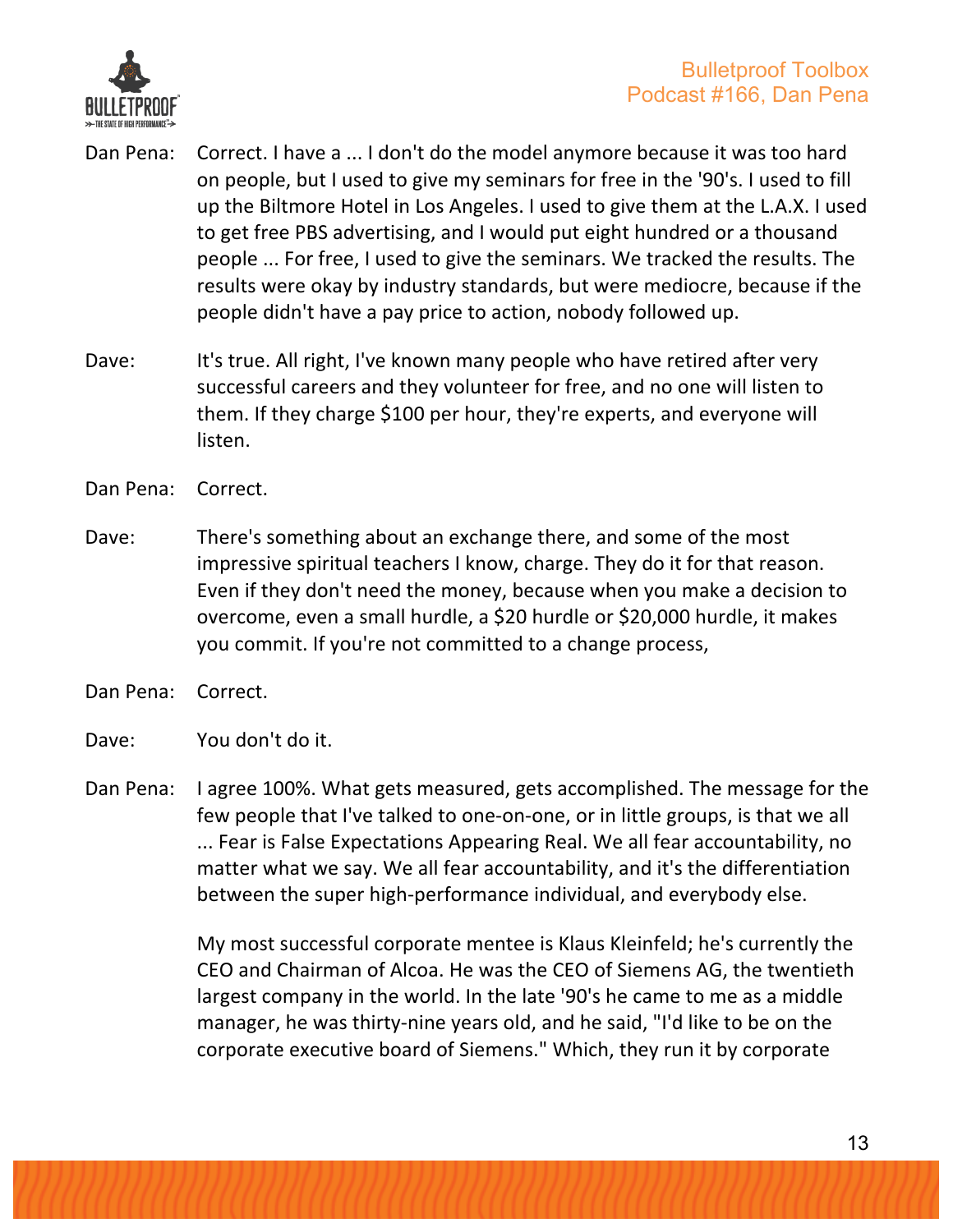

executive board and then a supervisor board, and I said to him, "Dr. Kleinfeld, I think we're going to make sure that your goal is now to be CEO."

Six years later, when he was appointed CEO of Siemens, I was the first person he called, and ... because most of us, because we were afraid of failure, set our benchmarks low. Our expectations low. I don't know if you were trying to lose one hundred pounds ...

- Dave: I was.
- Dan Pena: Okay.
- Dave: Desperately, yeah.
- Dan Pena: Well, you committed. One of the guys that I, I read his book just because I skimmed his book fast, quickly, the Spartan Up! guy.
- Dave: Yeah, Joe De Sena.
- Dan Pena: He said, "Commit yourself!" I committed myself to seventy pounds. Now, I should have committed myself to eighty pounds. I didn't, I committed myself to only seventy pounds. I figured out that 210, which was my high school football weight, was the weight that I should weigh, but when you commit yourself, and you've done a great job, and I'm sure the next conference will even be better. Congratulations on your and good fortune to you on your restaurant that you just opened up.
- Dave: Thank you.
- Dan Pena: I look forward to eating there when it does open next time when I'm back in Los Angeles. But I'm sure it'll be a success. You opened it up in the right area.
- Dave: Santa Monica.
- Dan Pena: Believe me. Believe me. I mean, the west side is ... If anybody's going to eat Bulletproof, that's the place.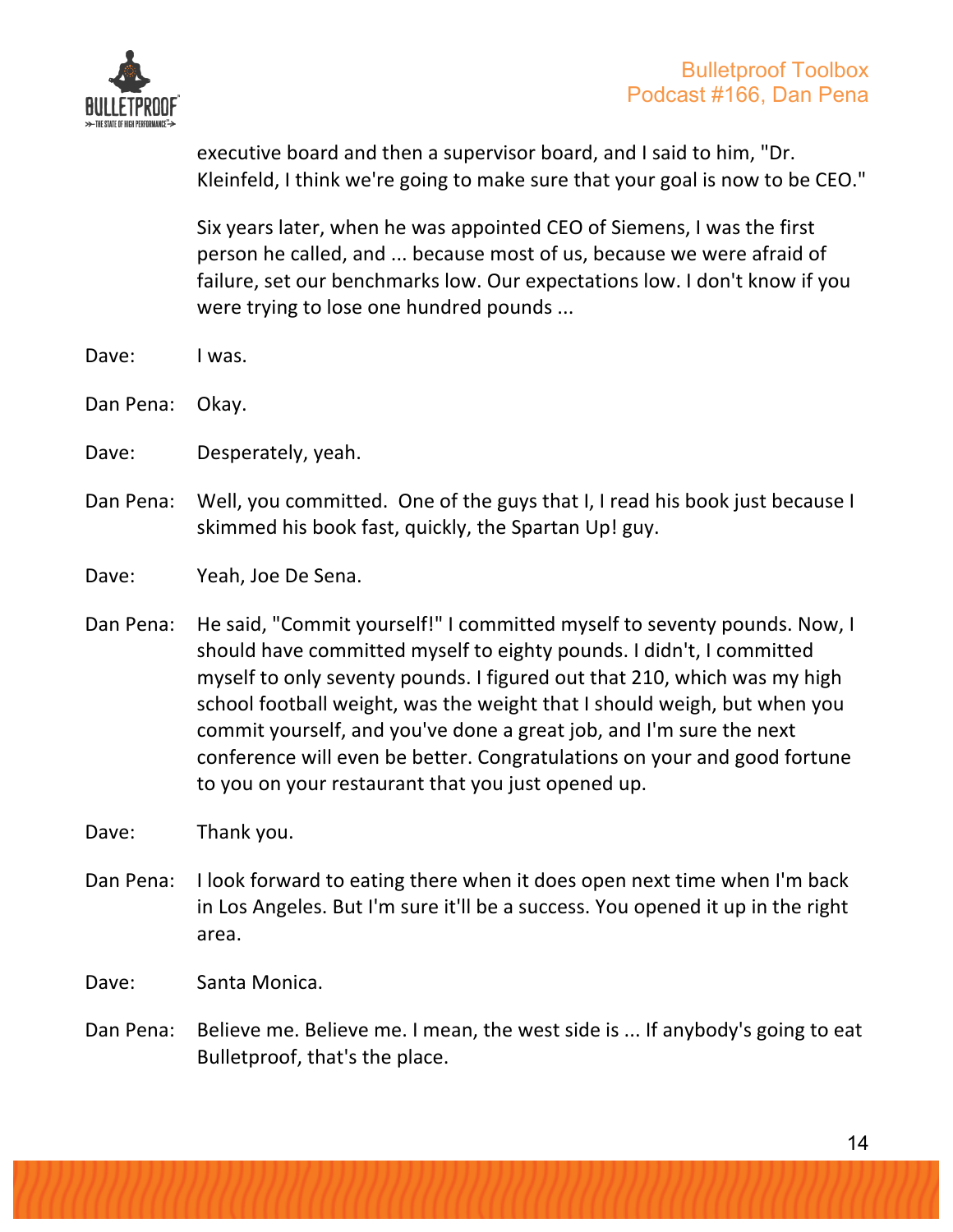

Dave: It's amazing. My goal with the restaurant is to just show people how good they can feel, because that becomes their new bar. Then they'll make that commitment to doing other things that make them feel good most of the time. My experience is that a lot people a lot of the time feel crappy and they've become used to it, but they don't know it.

> If we can shock them out of a little bit, then they'll feel good. My goal is one hundred million people helped. I don't mean they have to go to my restaurant, that's going to require a lot of restaurants, but I mean that they'll get the knowledge and they'll do things that reduce their incidence of disease. More importantly, it will turn their brain on all the way, so they can do whatever the heck they want to do.

You talked about something kind of interesting. At your seminar, you tear people down and build them back up.

- Dan Pena: Right.
- Dave: All of the good personal growth things I've taken and that I've done, the most impactful ones take at least seven days, oftentimes ten days. The first three days are basically about breaking through defenses so you can actually see what's going on and then do the work.

What do you do to tear people down?

Dan Pena: Okay. We have two bank accounts in life. We have an emotional bank account and a financial bank account. Most people worry about the financial bank account, but it's the emotional bank account, getting out of your comfort zone, et cetera, that really dictates what your financial bank account is. We tear down the conventional wisdom, and I believe political correctness is almost always wrong. Even though our parents loved us, at least my parents and most of the parents I know, yours might be different, were in no position to train a high-performance kid to be a highperformance, okay?

Dave: Yeah.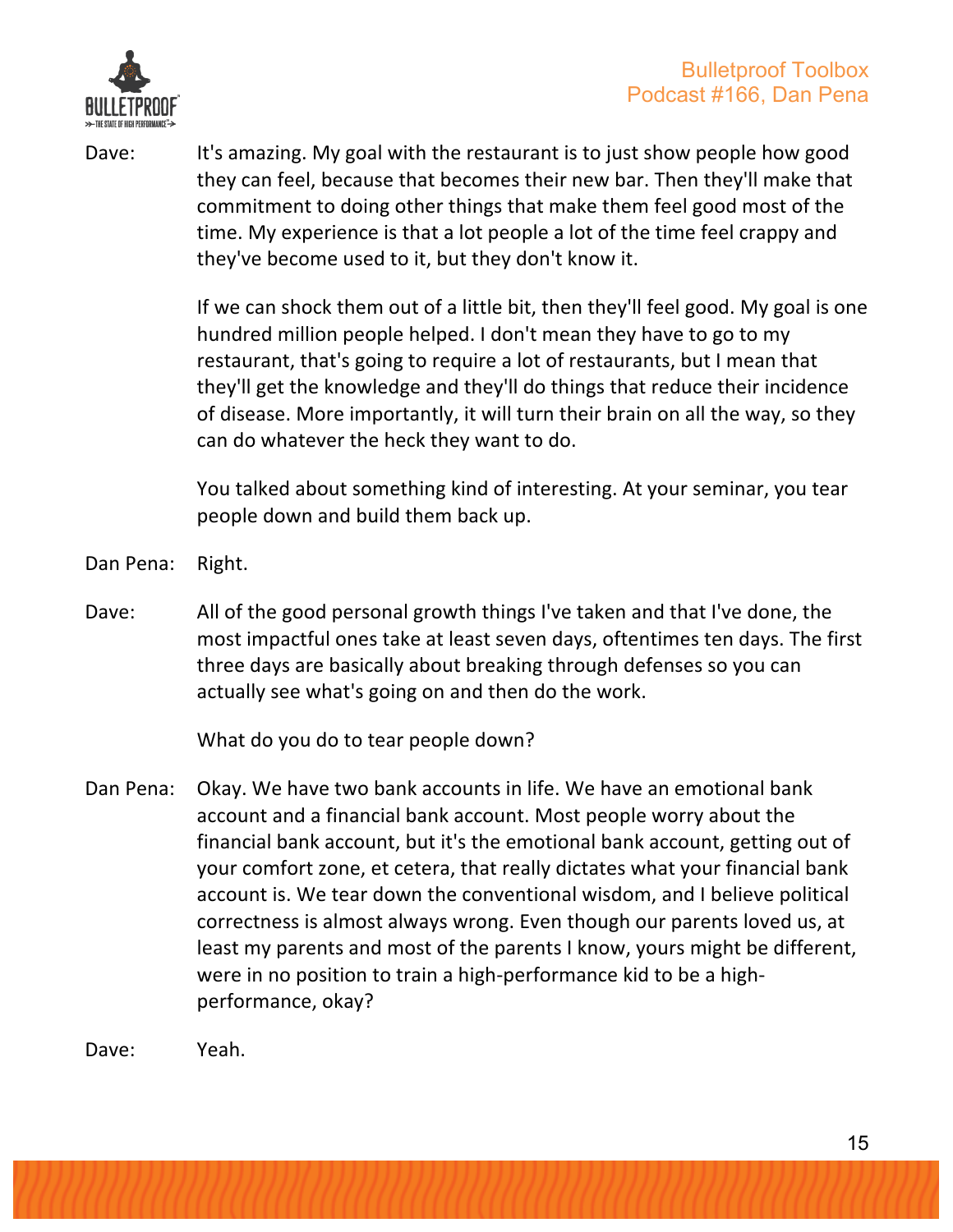

Dan Pena: Unless your parents are both Olympians, it's not likely that you're going to be an Olympian. I love this story about the doctor who, when he was ten years old, who was the ... He went to the Olympics in 1972 .... We tear through a lot of those, as many of those barriers. Before you come to the seminar, you fill out a very lengthy questionnaire, detailed questionnaire, so really I know more about your life and your business, for your business for sure, than you do. I ask questions, hard questions, that you hadn't really thought about. Or you put back some place you don't want to think about.

> When the seminar starts, and I go through this copious information, and so I restructure the last 20 or 25% of the fifteen hundred PowerPoint slides that we go through to the individual audience. I know Dave's got this issue, I know she's got this issue. When husband and wife teams come, you have no idea. I talk to them separately, and the wife, the husband says, "She loves coming to work with me everyday. She loves doing our books. She loves this."

> I talk to her, she says, "I hate it! I'm going to blow my brains out. He doesn't know." I say, "Well why don't you tell him?" "I can't, I can't, I can't." You understand.

> We go through those issues, and normally we teach them how to realign their goals to bodacious goals. I'm not a proponent of Mr. Obama's politics, but one thing I do agree with, he set bodacious goal to be the first black president. Those are the kind of 10-X, we want ten times whatever you were thinking. When I took \$800 and turned it into 450 million, the goal ... I fell \$1.5 billion short. The goal was two billion, but nobody's feeling sorry for me. Okay. We tear those down, and we don't want realistic goals. We want them to be very unrealistic, and then the real key to the program, and the reason we've had so much darn success, is I coach them for free, mentor them, for a year afterwards for free. For free. They pay for the seminar, they show the commitment, and even though I don't think 10,000 pounds is so expensive, most people do. Okay, for a week. Although, your forty years of zen guy, similar price point.

Dave: Yeah.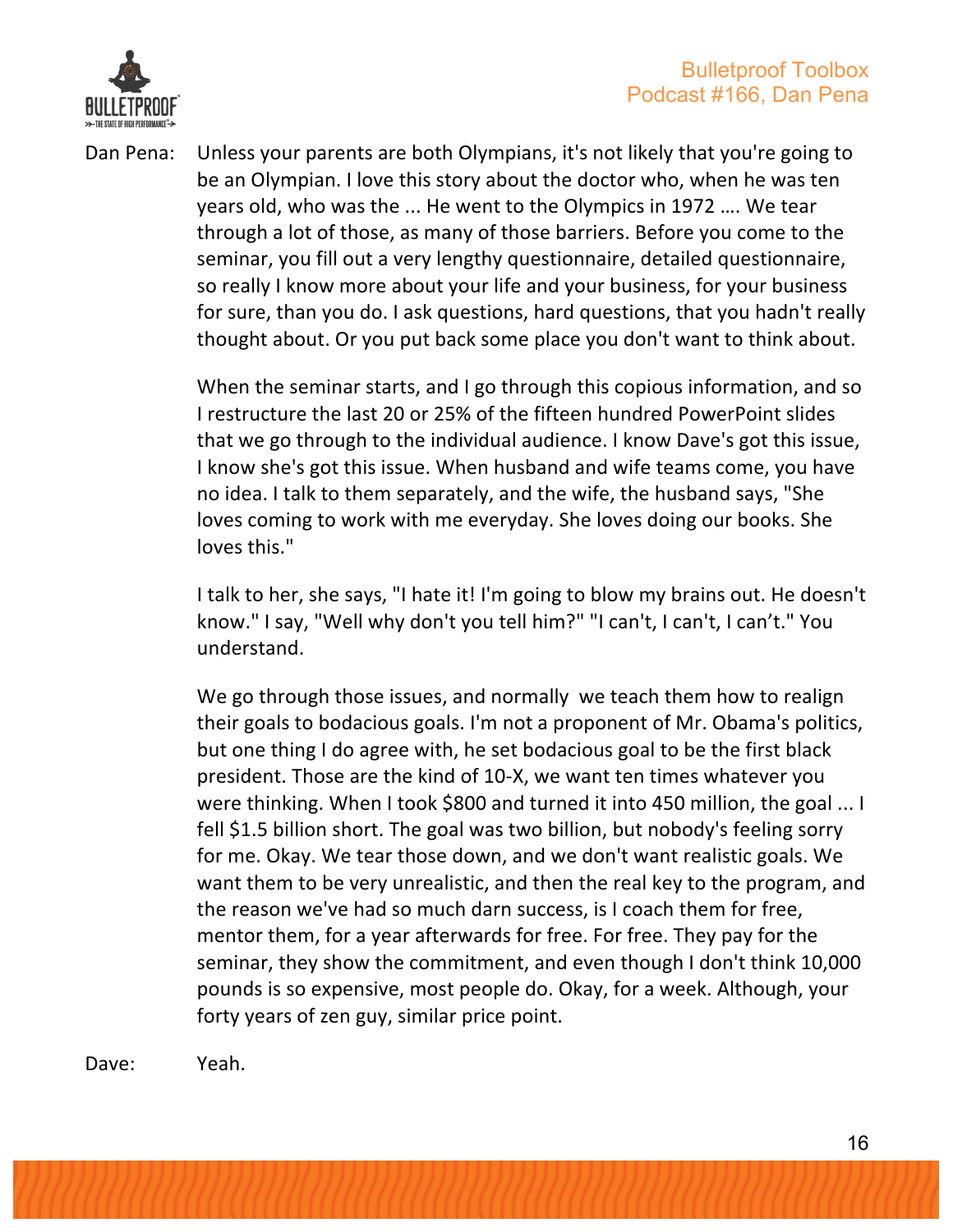

- Dan Pena: Okay, but to go to that thing, you're committed.
- Dave: That's true.
- Dan Pena: Now for the next year, I mentor them for nothing. We have weekly reports. Since the mentor program is for free, if you don't do what you said you were going to do, I throw you out. Okay? Every week, after three or four weeks, I look at your report and I say, "Dave, you said this. You said this. You said this. But you only did two, not one, three and five. I'll give you a couple of opportunities, we've all got excuses. If you continue that pattern, well then it's just one less person that I have to deal with. We have monthly conference calls. Either on Zoom, Zoom calls, everybody can see everybody's face on the call. When Dave is making excuses, you can read it in the faces. And then the other kid will jump in and say, "Hey, Dave! Last month you said so and so. That's bullshit, Dave!" It works very well. By the end of the twelve months, I mean these guys are really emotionally Navy SEALS. We're not making them physically Navy SEALS, but emotionally they're Navy SEALS. As I said, two bank accounts. Emotional bank account, financial bank account. They're tough kids.

Another one of my favorite stories is I had a kid who came to me flinging pizzas.

- Dave: Wow.
- Dan Pena: 26 years old. I was staying at the Beverly Wilshire. He comes up and a friend of mine says, "Can you meet this pizza kid?" "Okay." He came in and said, "I want to be Steven Spielberg."

"Okay. I'd like all of his academy awards, but okay." I told him, "Be a limo driver, you'll meet actors, da da da da da da." Last November, his premier show, movie that he produced and directed was just aired in New York City. Six years later. From pizza boy, to limo driver, to movie maker.

Dave: Wow. I've got a question for you. When I was sixteen, I read Napoleon Hill, was a big Napoleon Hill fan, wrote down what I wanted to do. I said I want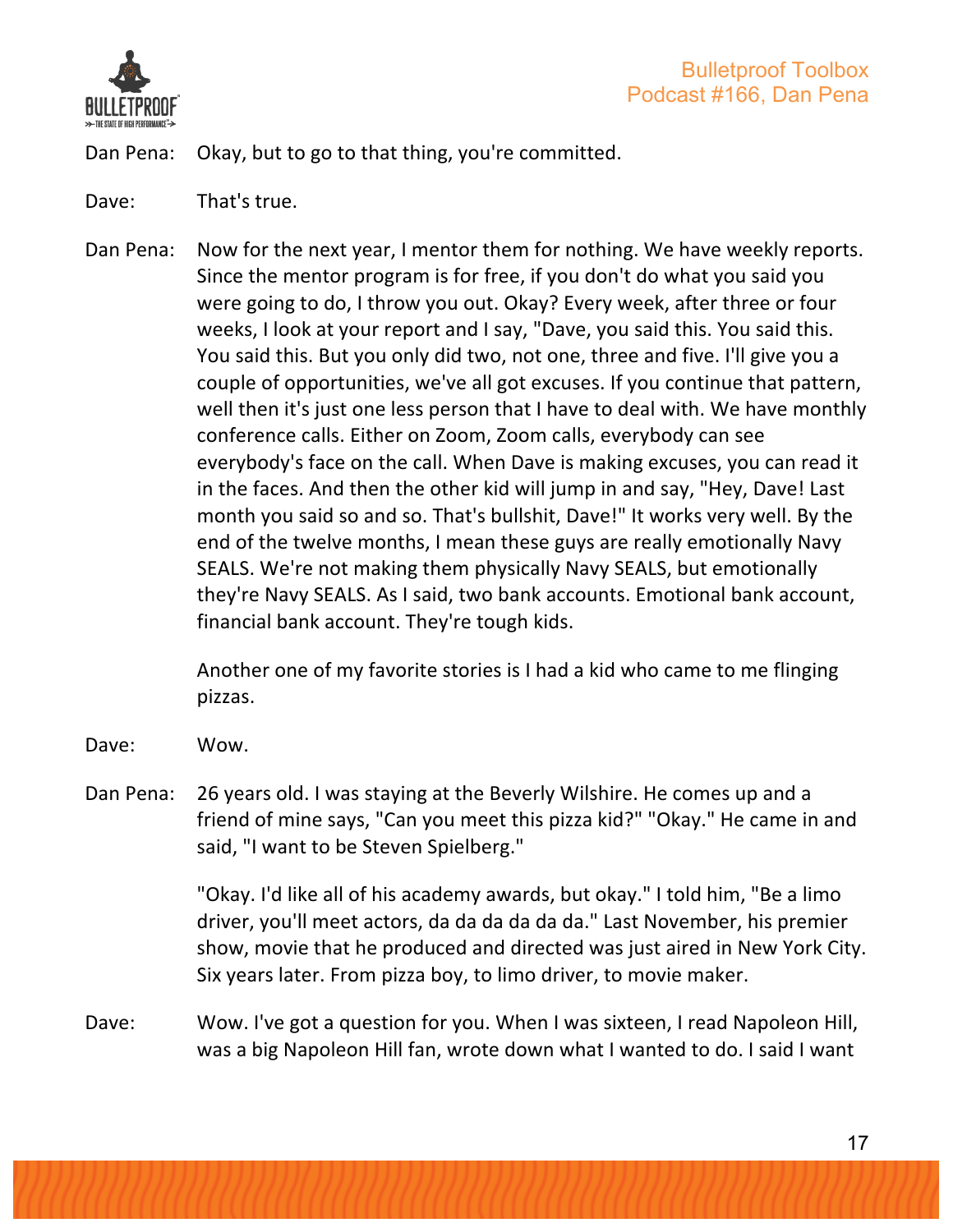

to be millionaire by the time I'm twenty three. I made six million dollars when I was twenty six. I lost it when I was twenty eight.

- Dan Pena: That's, unfortunately, pretty normal.
- Dave: What's up with that?
- Dan Pena: It is because a couple things. Number one, you had already fulfilled your expectation. You might have let down, in fact I'm positive you let down. You lose focus, a kid with that much money. I don't know you well enough, but you could have engaged in self-sabotaging activities.
- Dave: Most definitely.
- Dan Pena: Maybe I didn't really deserve it; I didn't pay my dues
- Dave: Yeah, some of that, too.
- Dan Pena: I tell the kids, when the people tell you when you're young you've got plenty of time, that's bologna. That's B.S. You don't have plenty of time. Pretty soon, you wake up and you'll be forty one. Pretty soon, you'll wake up and you'll be sixty nine, like I am. That happens all the time.

We've got half a dozen guys that have created billions, we got a couple that have lost billions. I'm not proud of it, but I'm personally, probably the only high performance coach around that has personally lost three or four hundred million myself. Okay? Fortunately, I made more than that. It's ... We all, not all, I can't speak for everybody, but you get full of yourself. You have a lot of people, with the greatest respect, telling you how smart you are. 

- Dave: It's all the speakers who're smart.
- Dan Pena: You got them together.
- Dave: I'm a collector of ideas and I test some stuff.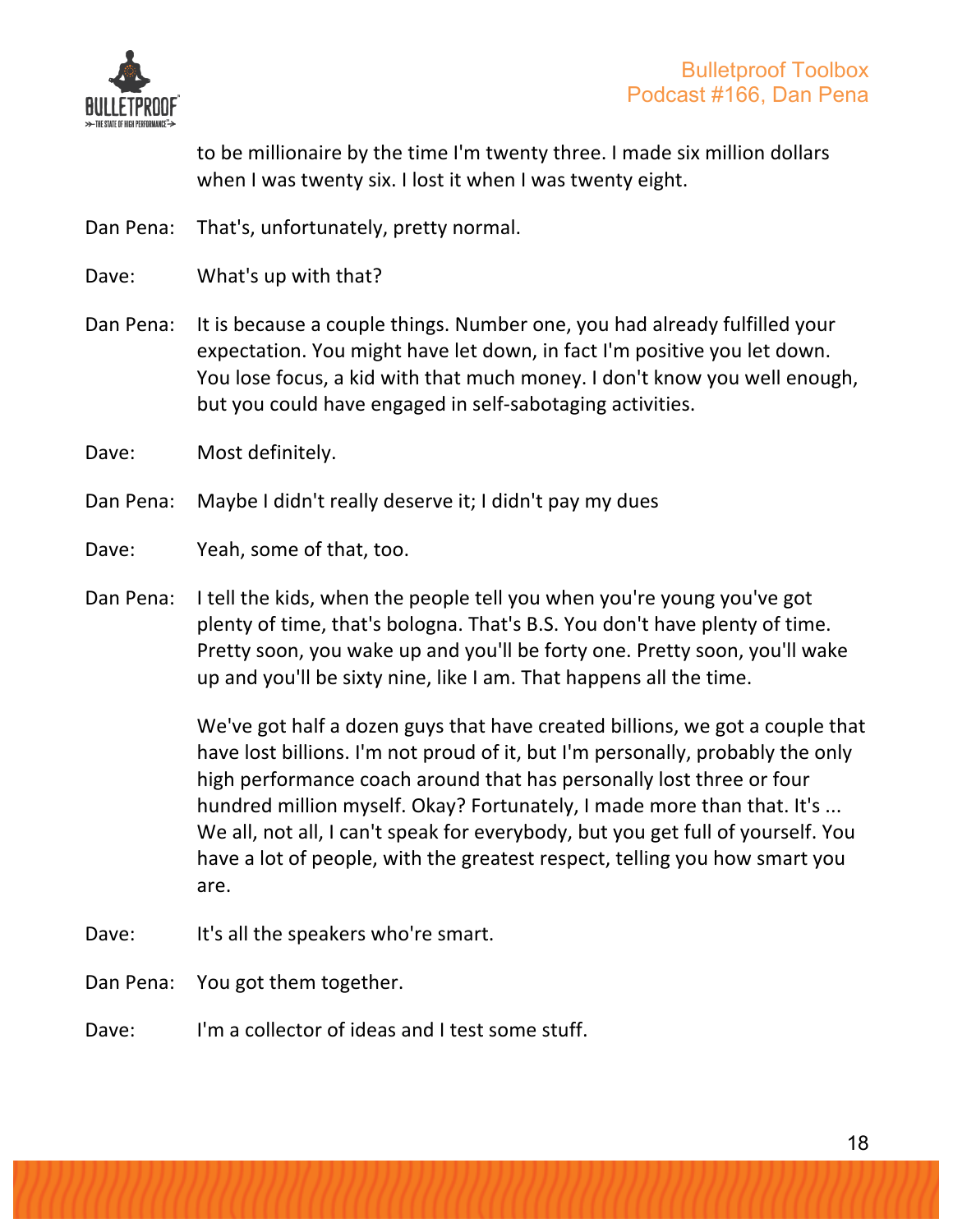

- Dan Pena: It's like when Caesar was coming through the Coliseum and his driver is yelling, "Caesar! Caesar! Glory is fleeting!" Okay? We don't have people that ground us. We don't have people ... and I went through this. In the last twenty years, I haven't gone through it, but in the first twenty, twenty five years that I was very successful, I mean, just imagine. In my thirties, I turned \$60,000 into \$100 million in 90 days.
- Dave: Wow.
- Dan Pena: I did a bunch of really magical things; I didn't think they were magical at the time, because I was in the flow.
- Dave: Yeah.
- Dan Pena: I was in the zone. I was the first person to pay myself a bunch of money as a CEO of a public company in the London Stock Exchange. Guys like Murdoch, and all these guys are calling me up and saying, "Thanks, Dan. You broke the ceiling! Now we can pay ourselves whatever we want."

When you ... show me your friends, and I'll show you your future. The kids that I talked to today didn't like hearing that. You're the average of the five people you hang around with most. They didn't like hearing that either. Most of them, they're not hanging around with you, that's why it's tough for you to get some free time. They realize on a subconscious level that, "God, if I spent more time with Dave, I'm going to be like Dave." They're right!

You can't spread yourself four, five, six hundred people, you can't do that.

- Dave: Haven't figured out how yet.
- Dan Pena: When you do, let me know
- Dave: Exactly.
- Dan Pena: That's what we do, and we've got to ... It's the mentor program. It's the ... That's the key. I had three great mentors. One was Constantine Gratsos, CEO of Onassis Shipping Lines, who was the sixty year friend of Aristotle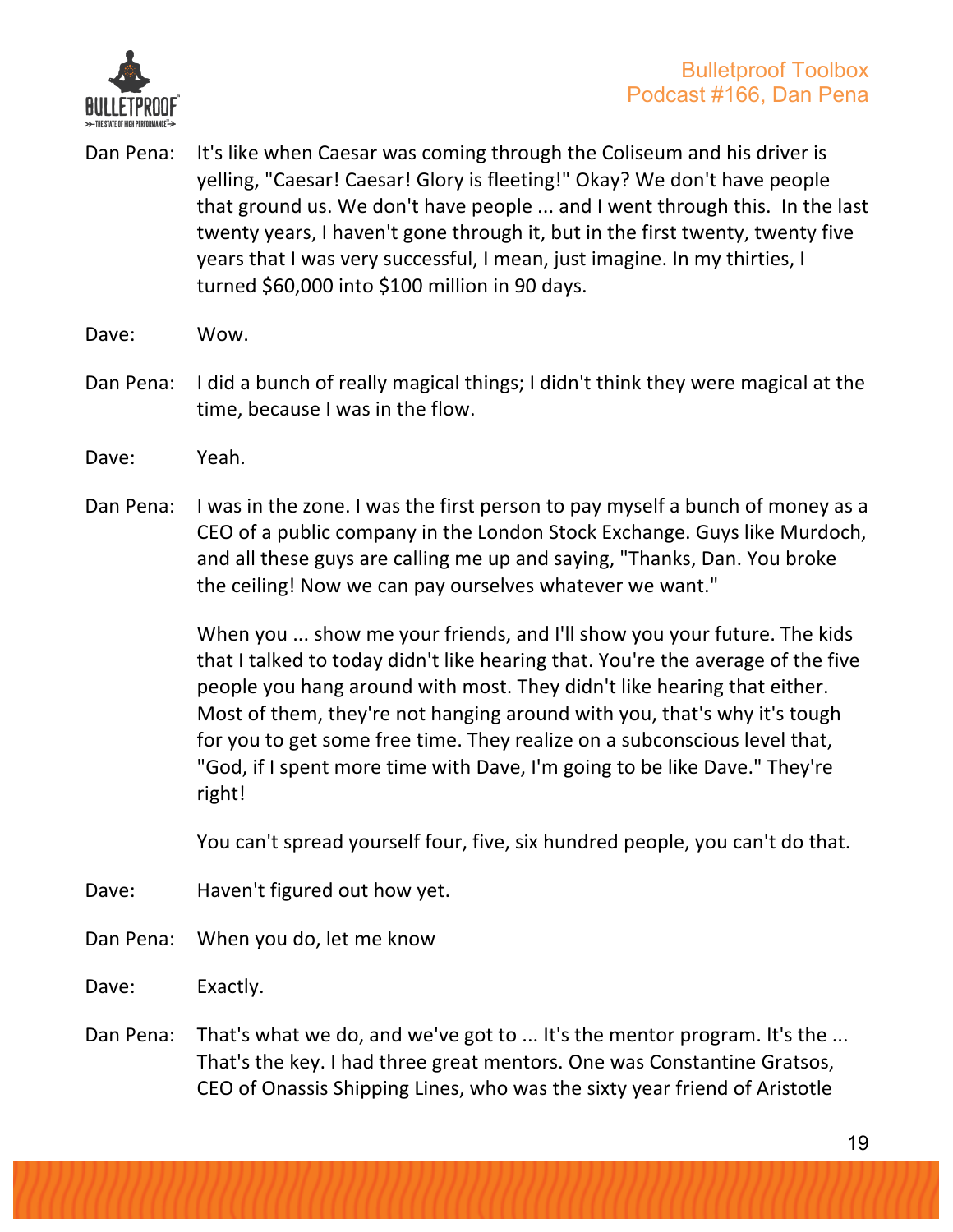

Onassis. I had Jim Newman, who wrote "Release Your Brakes", and I had a guy named Jerry Orman who was an oil guy. Those three guys, from my early thirties until they passed away, were the guys that structured my lateral thinking, because when you stay focused, I mean, you can get a lot accomplished. A lot of the other parts of your life, all the crap. If you stay focused ...

I got asked at least twenty five times since I've been here, "Is there such a thing as a balanced life?" I now use a quote by Jack Welsh, a guy that I know, former CEO of General Electric, arguably the greatest CEO in the last 50 years, he said, "There's life choices, and they all have consequences." You play with that the way you want: there's life choices and they all have consequences. 

We didn't get to do this podcast because you wanted to be a father the other night. I took my hat off to you, remember? Okay. I wasn't that good a father. If my three kids were sitting right there, they'd say, "That's right, dad." but I admire that. Okay? We're here now, and now I'm glad it turned out. As my mother would say, dearly departed, "Everything works out for the best."

- Dave: Yeah.
- Dan Pena: I wound up coming here and it worked out. The consequence was, I have a studio. My film crew was sitting there, and I said, "We're not doing it, we're not shooting tonight." As it turned out, we did another.
- Dave: We did, and I apologize.
- Dan Pena: There's no problem. I only bring it up because life has choices, and there's consequences.
- Dave: Yeah. One of my kids made the commitment to fly down, which is a big one when you're five and seven ... There was only a little window for them, and my responsibilities as a dad are more important than even a fantastic interview like this.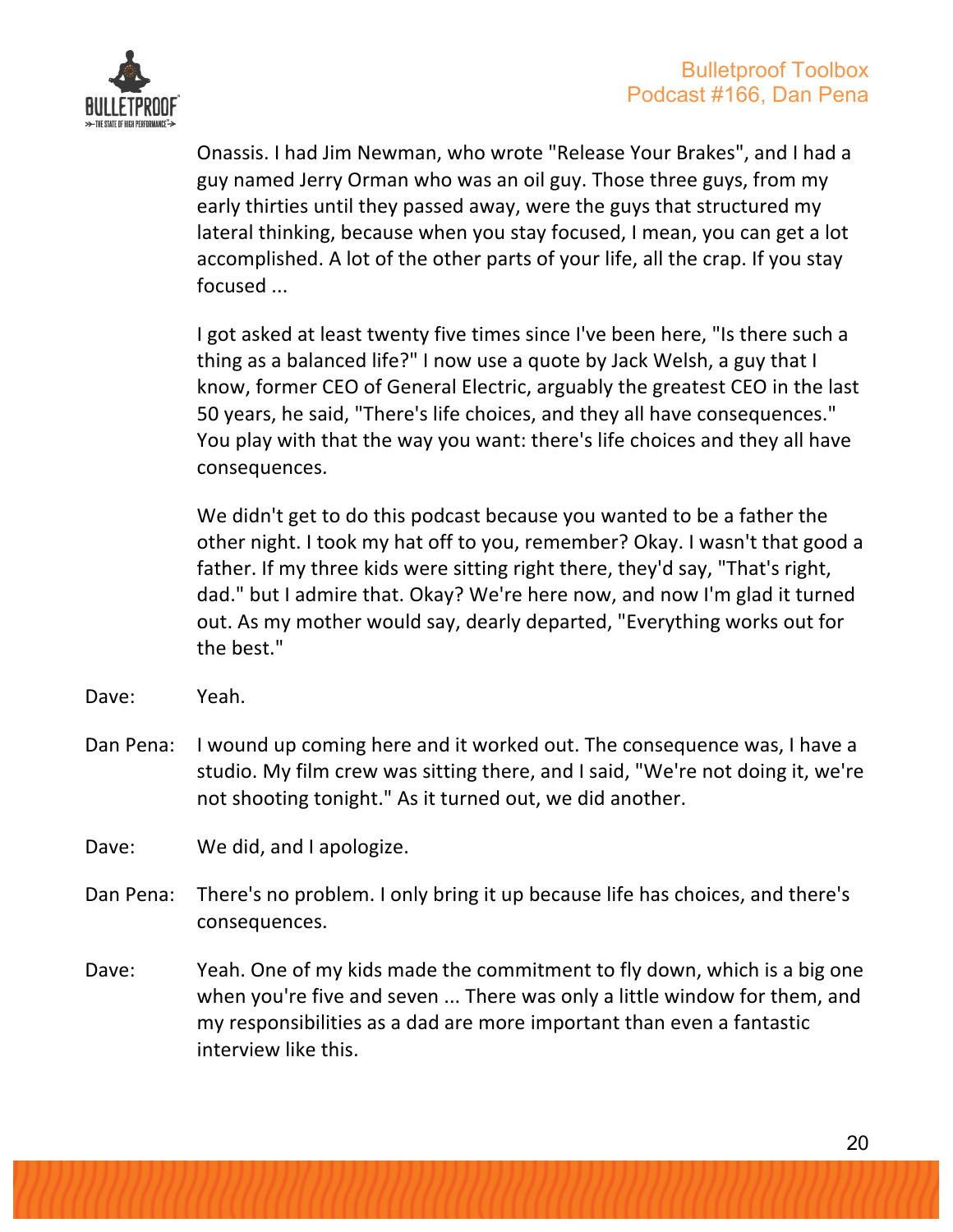

Dan Pena: Sure. Well, thank you. I appreciate that.

Dave: There's a question that I've asked every guest who's been on the show. I'm really curious what your answers are going to be, because I doubt they'll be ones I've heard before.

> The question is, given all of our accomplishments, all the things you've learned about life, including your flow state, whatever it comes to you, the three most important pieces of advice you'd have for people who want to perform better at whatever they do. Doesn't have to be in business or in sports. Just perform better as human beings.

- Dan Pena: There's only one: just fucking do it. Don't analyze, don't spreadsheet. In the old days, they used to say, "Load us, 1, 2, 3." The kids still remember when ... know what that means?
- Dave: Yeah, I do.
- Dan Pena: Okay, just do it. If there was a sub-one, a second one, is: focus on the few. Another question I'm often asked, "What's the best advice that you never took that you should have?" Okay? It's focus on the few, not the many. Costa Gratsos told me that when I was, ... a long, long time ago, again, God rest his soul. I thought he was wrong, that I could do fifteen, twenty things at a time. He was wrong ... He was right and I was wrong. Just do it. Don't analyze. Follow your heart. Focus on the few, not the many, and you'll be successful. The money will follow. If you're doing something that you're passionate about, and you love, I mean, the money will follow. The accolades and the success, and the emotional fulfillment will follow. A lot of kids that are, not just kids, but I mean a lot of people at this seminar are doing, they've got six businesses, ten businesses, twenty businesses. The long term of me being in business almost fifty years, tells me that the chances of there being a high-peformance across that spectrum is pretty slim.

Dave: Focus on the few; the few businesses, few opportunities, few people.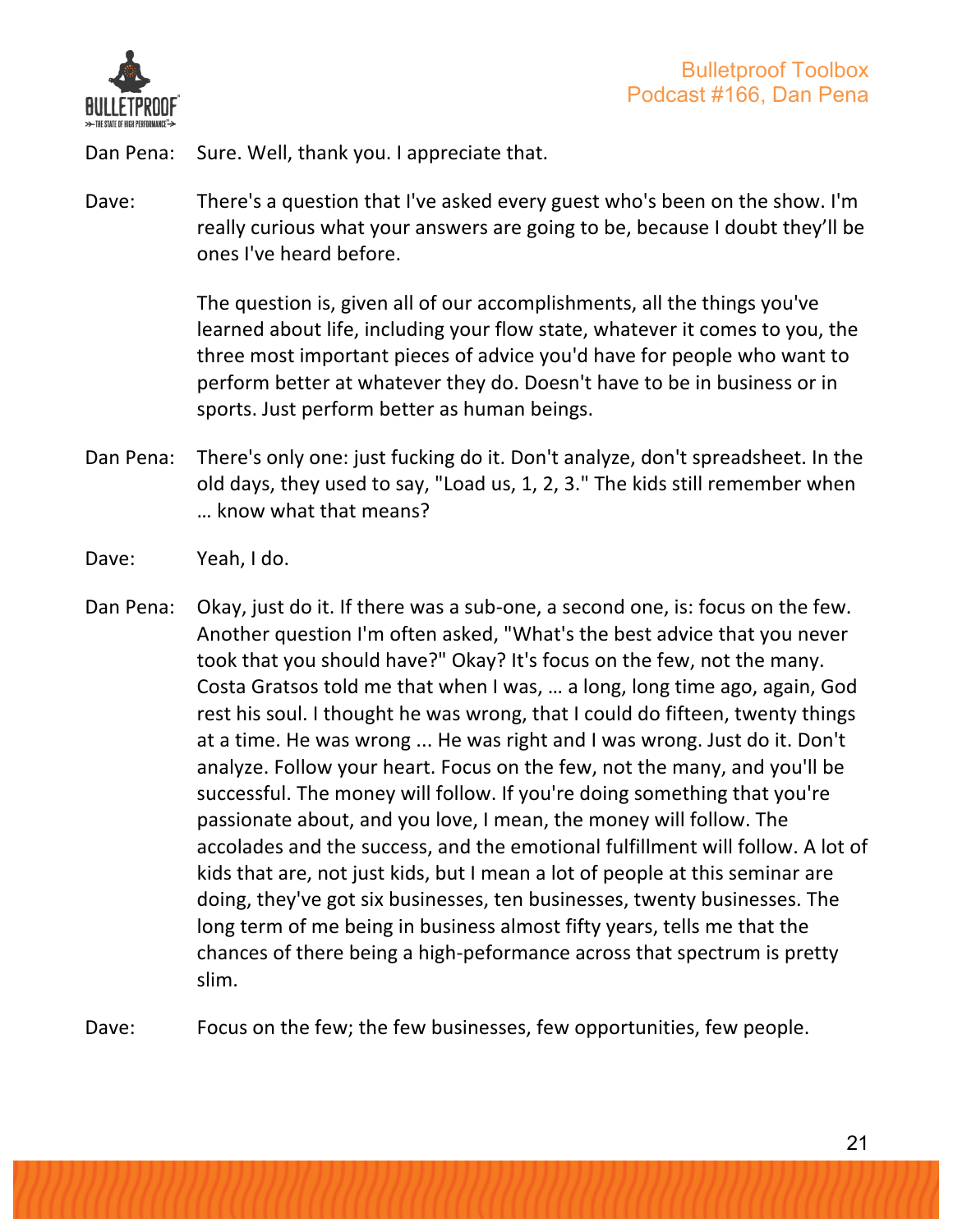

- Dan Pena: Yeah, the few. It's very important, as Oprah Winfrey says, who you bring on our bus. Okay? You want people to be on your bus that ... It doesn't matter how many times you pivot the business idea, that they're going to play an integral part to your future. The key is, for everybody that's going to watch this and the people that I've talked to at the seminar, find a mentor. You're not going to be mentor to six hundred people, I understand that. Although I'm sure you could line them up here. Find a mentor that's where you want to be someday. He or she is, personifies what you want to be. Whether it's in health, science, whatever the idea is. You'll have a great career, and we'll read about you.
- Dave: Dan, thanks a lot for being on the show.
- Dan Pena: My pleasure.
- Dave: Can you tell people where to find out more about your learning academy, Quantum Learning Academy?
- Dan Pena: DanPena.com. Or askthefiftybilliondollarman.com.
- Dave: **I** love that URL.
- Dan Pena: When you turn it on, it's got the Rocky theme, which I actually pay residuals for. I'm one of the few guys on the internet that actually pays residuals. If you have questions, you can email me or the site, or you can actually phone in. We have a toll-free number. We're giving away a free council seminar to the best question after this seminar in October. You can actually win a Castle Seminar. We've got some great questions, but we're going to do that. It's the first time we've tried it. We've been ... We've got a lot of smart people out there. Remember, kids, show me your friends, and I show you your future.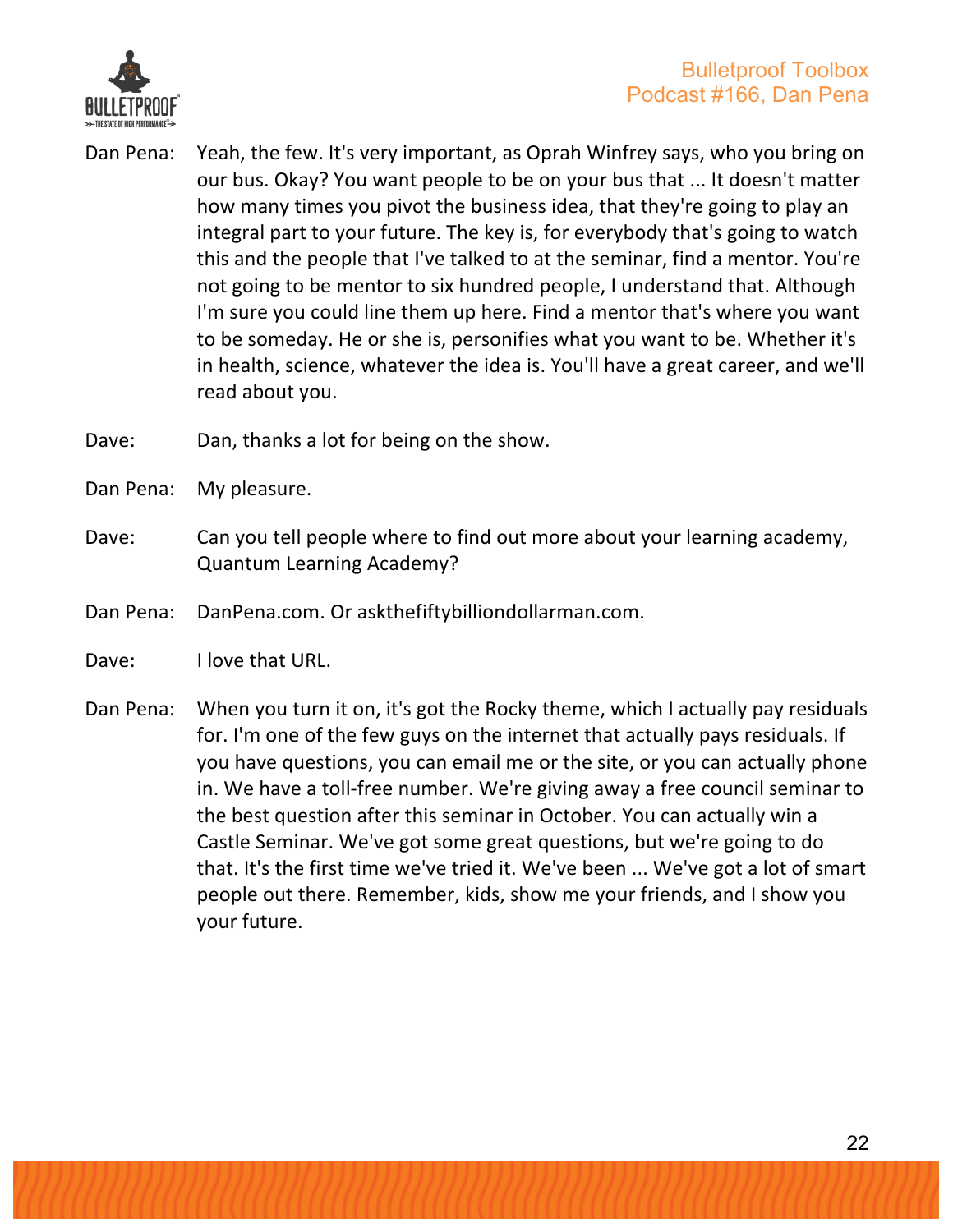

Dan Pena

Ask the 50 Billion Dollar Man

Dan Pena's Blog

Quantum Leap Advantage Podcast

Twitter - @danspena

Dan Pena on Facebook

*Your First 100 Million* by Dan Pena (Out of Print)

#### **Resources**

*The Rise of Superman: Decoding the Science of Ultimate Human Performance* by Steven Kotler

Steven Kotler, Flow Genome Project

Brian Rose

London Real

Warren Buffett (Forbes 400)

Charles Munger (Forbes)

Pedram Shojai

The Third Eye

Klaus Kleinfeld

*Spartan Up!: A Take-No-Prisoners Guide to Overcoming Obstacles and Achieving Peak Performance in Life* by Joe De Sena

Joe De Sena

40 Years of Zen